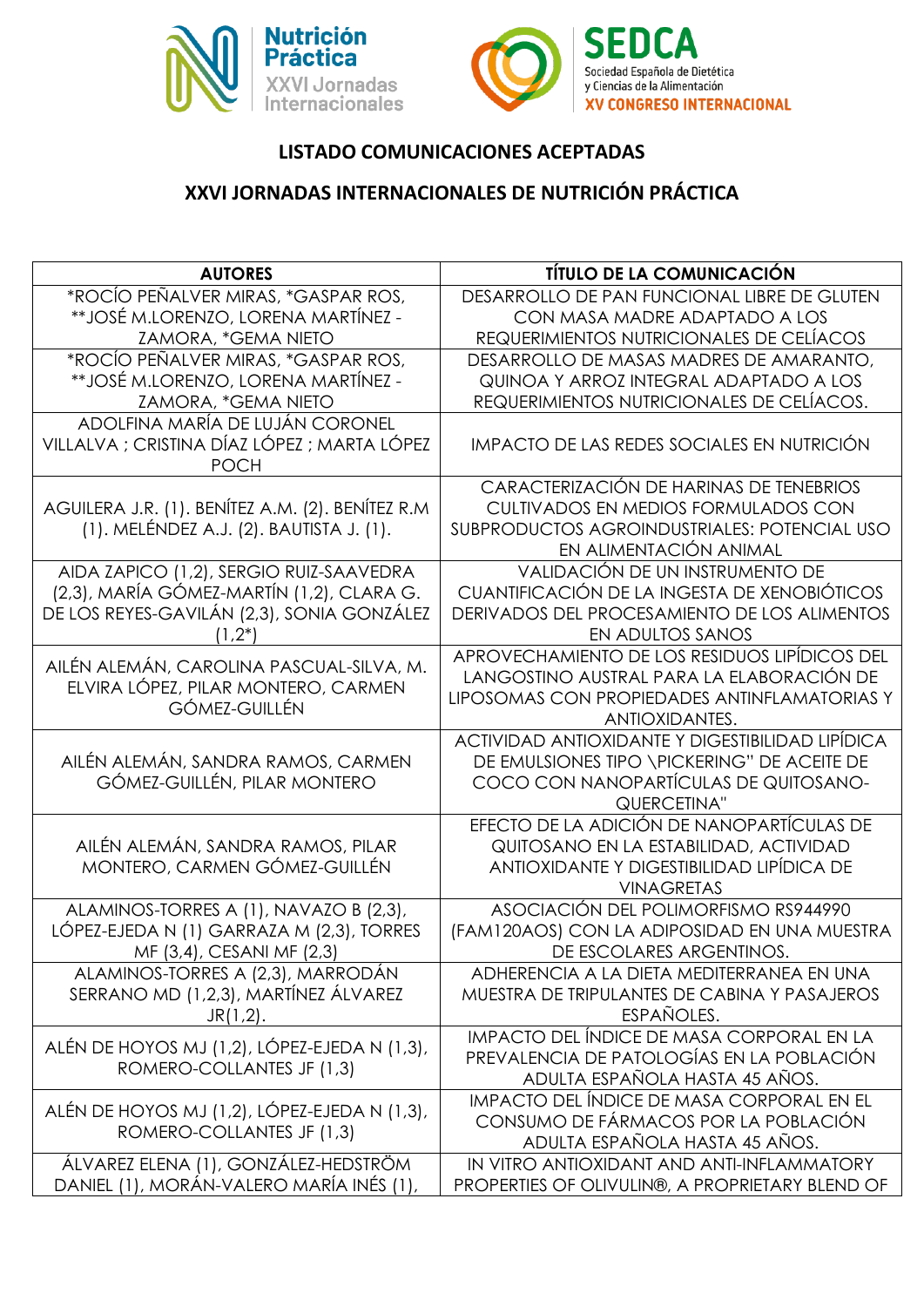



| GUERRERO-HURTADO ESPERANZA (1,2), ESPINEL<br><b>ALBERTO EUGENIO (1)</b> | OLIVE LEAF, ACEROLA AND COMMON MADDER<br>EXTRACTS AND MATCHA TEA POWDER |
|-------------------------------------------------------------------------|-------------------------------------------------------------------------|
| ÁLVAREZ MD (1*), COFRADES S (1), PÉREZ-                                 | MEJORA DEL PERFIL LIPIDICO DE BOMBONES                                  |
| MATEOS M (1), SALVADOR A (2), ESPERT M (2),                             | MEDIANTE LA INCORPORACION DE ACEITE DE                                  |
| & SANZ T (2)                                                            | <b>GIRASOL ALTO OLEICO ESTRUCTURADO</b>                                 |
| ANDREA CALDERÓN GARCÍA; ROBERTO                                         |                                                                         |
| PEDRERO TOMÉ; ANA ALAMINOS TORRES;                                      | ASOCIACIÓN ENTRE RIESGO POLIGÉNICO PARA                                 |
| CONSUELO PRADO MARTÍNEZ; JESÚS ROMÁN                                    | OBESIDAD Y ANTROPOMETRÍA EN UNA MUESTRA DE                              |
| MARTÍNEZ ÁLVAREZ; MARÍA DOLORES                                         | <b>ESCOLARES ESPAÑOLES</b>                                              |
| MARRODÁN SERRANO                                                        |                                                                         |
| ANDREA CALDERÓN GARCÍA; ROBERTO                                         |                                                                         |
| PEDRERO TOMÉ; ANA ALAMINOS TORRES;                                      | ASSOCIATION BETWEEN EATING BEHAVIOR AND                                 |
| CONSUELO PRADO MARTÍNEZ; JESÚS ROMÁN                                    | NUTRITIONAL CONDITION IN SPANISH                                        |
| MARTÍNEZ ÁLVAREZ; MARÍA DOLORES                                         | <b>SCHOOLCHILDREN</b>                                                   |
| MARRODÁN SERRANO                                                        |                                                                         |
| ARIZA M (1), POLO AURORA (2), ALMAZÁN V                                 | DESARROLLO DE UN SISTEMA INTELIGENTE DE                                 |
| (3), RIVAS A (4,5,6), CARVAJAL M (7*), MEDINA                           | RECOMENDACIÓN DE DIETAS MEDIANTE DISPOSITIVOS                           |
| J (2*). *ESTOS AUTORES HAN CONTRIBUIDO                                  | MÓVILES Y VESTIBLES PARA LA PREVENCIÓN DE                               |
| <b>IGUALMENTE EN ESTE TRABAJO</b>                                       | <b>OBESIDAD INFANTIL</b>                                                |
| AZEKOUR KARIMA, MOUILLY MUSTAPHA, EL                                    | ASSOCIATED FACTORS OF BREAST CANCER IN THE                              |
| <b>BOUHALI BACHIR</b>                                                   | OASIS OF TAFILALET. SOUTHEASTERN OF MOROCCO                             |
| BEATRIZ VOUGA1, EDITE TEIXEIRA-LEMOS2,                                  | CAN THE PERCEPTION OF HEALTH CONDITION OF                               |
| CLÁUDIA CHAVES3, MARIA JOÃO LIMA2,                                      | WOMEN FAMILY FARMERS INTERFERE IN THE                                   |
| CRISTINA AMARO DA COSTA2                                                | CONSUMPTION OF POTENTIAL IMMUNOMODULATORY                               |
|                                                                         | <b>FOODS?</b>                                                           |
| BEJARANO TORO NE (1), BERMEJO LM (2),                                   | EFECTOS DEL CONSUMO DE HUEVO SOBRE                                      |
| SALAS-GONZÁLEZ MD (2), LORENZO-MORA AM                                  | MARCADORES DE ENFERMEDAD CARDIOVASCULAR Y                               |
| (2), LORIA-KOHEN V (2), LÓPEZ-SOBALER AM (2)                            | PERFIL NUTRICIONAL EN UNA POBLACIÓN INFANTIL                            |
|                                                                         | ESPAÑOLA.                                                               |
| BELTRÁM (1), RIPOLL J (1), MIRA P (1), LÓPEZ-                           | CONSEJO NUTRICIONAL DESDE LA OFICINA DE                                 |
| LLUCH D (2), CARBONELL AA (3), GARCÍA-<br>GARCÍA E (1)                  | FARMACIA SOBRE LOS CEREALES CON ARROZ                                   |
|                                                                         | EXISTENTES EN EL MERCADO.<br>EFECTOS DE LA APLICACIÓN DE ULTRASONIDOS Y |
| BENÍTEZ A M., STINCO C.M.; MELÉNDEZ A.J.                                | MICROONDAS EN LA BIOACCESIBILIDAD DE                                    |
|                                                                         | CAROTENOIDES INCOLOROS DE PURÉ DE ZANAHORIA                             |
|                                                                         | ESTUDIO DEL CONTENIDO EN CAROTENOIDES EN                                |
| BENÍTEZ AM .STINCO CM. MELÉNDEZ AJ                                      | CÁSCARAS DE CÍTRICOS                                                    |
|                                                                         | E <efecto adición<="" de="" la="" masticación="" td="" y=""></efecto>   |
| BENÍTEZ, A.M. GARCÍA, M. VICARIO, I.M.                                  | DE GRASA LÁCTEA EN LA BIOACCESIBILIDAD DE                               |
| STINCO, C.M.                                                            | ZEAXANTINA DE BAYAS DE GOJI (L. BARBARUM)                               |
|                                                                         | CAUSAS DE LA FALTA DE MEJORÍA EN PACIENTES CON                          |
| BLANCA ESTEBAN LUNA, CRISTINA LÓPEZ RUIZ                                | ENFERMEDAD CELÍACA.                                                     |
| CAÑIZARES S (1,3), HERRERA-QUINTANA L (2),                              |                                                                         |
| VÁZQUEZ-LORENTE H (2), MOLINA-LÓPEZ J (4),                              | RENDIMIENTO DEGLUTORIO EN UNA POBLACIÓN DE                              |
| MOYA MT (3), PLANELLS E (1,2).                                          | ADULTOS CON SINDROME DE DOWN                                            |
| CAÑIZARES S, MOLINA-LÓPEZ J, MOYA MT,                                   | RENDIMIENTO DEGLUTORIO EN UNA POBLACIÓN DE                              |
| PLANELLS E.                                                             | ADULTOS CON SINDROME DE DOWN                                            |
| CATALINA PORRES, RAQUEL (1); RÍO                                        | RELACIÓN ENTRE LA VALORACIÓN DEL PESO, EL                               |
| BARGALLÓ, JORGE (1)                                                     | INTENTO DE PÉRDIDA DE PESO Y LOS HÁBITOS DE                             |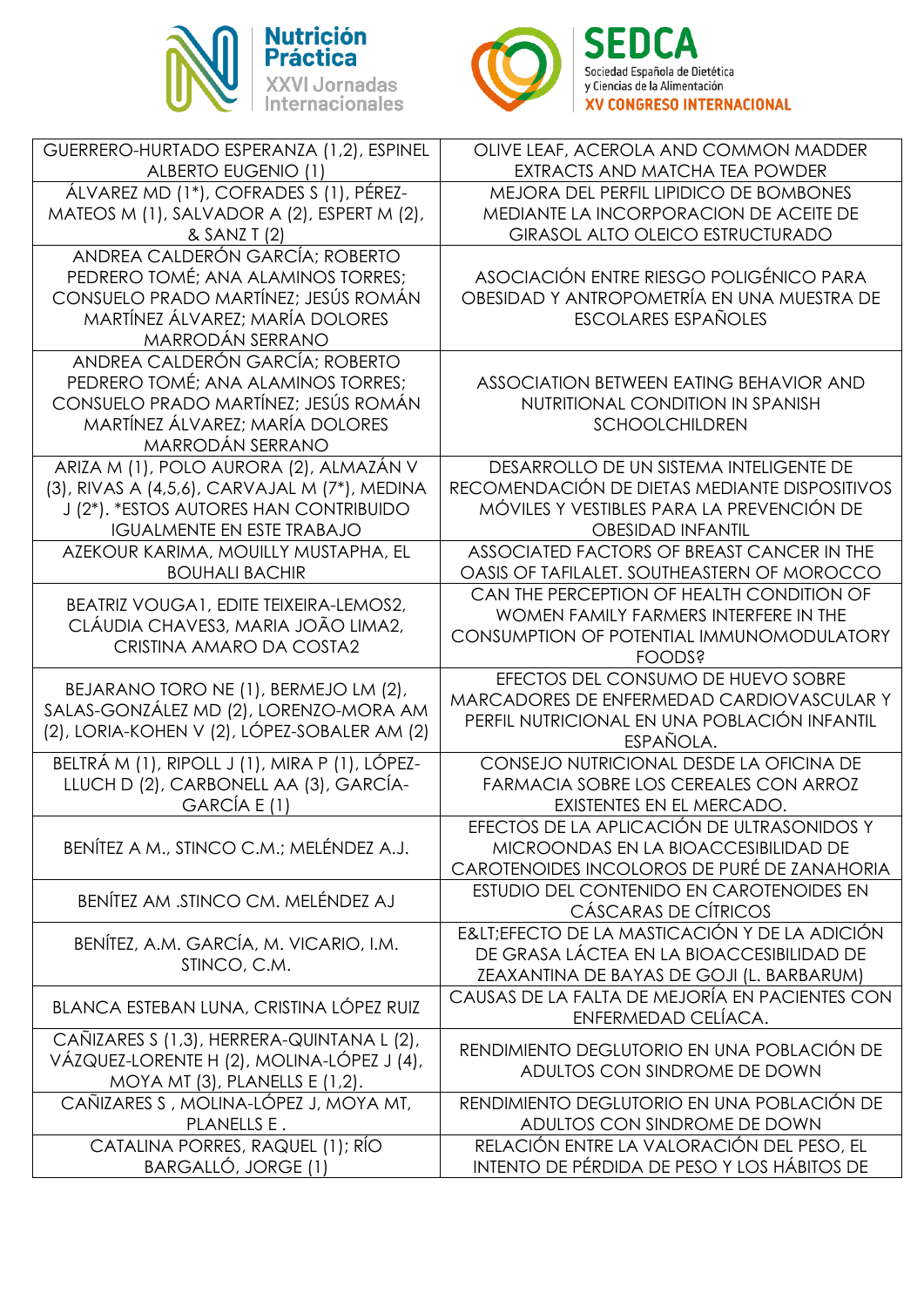



|                                                                                                                                                                                    | ALIMENTACIÓN Y ACTIVIDAD FÍSICA EN<br>ADOLESCENTES DE LA COMUNIDAD DE MADRID                                                                                    |
|------------------------------------------------------------------------------------------------------------------------------------------------------------------------------------|-----------------------------------------------------------------------------------------------------------------------------------------------------------------|
| CELIA MARTINEZ-PEREZ1, RODRIGO SAN-<br>CRISTOBAL2, CRISTINA CLIMENT-MAINAR1, LIDIA<br>DAIMIEL1, JOSÉ M. ORDOVÁS1,3, FROM THE<br>PREDIMED-PLUS INVESTIGATORS.                       | A NEW 14 ITEM TOOL TO ASSESS HIGHLY PROCESSED<br><b>FOOD CONSUMPTION</b>                                                                                        |
| COFRADES S (1 <sup>*</sup> ), SAIZ A (1), PÉREZ-MATEOS M<br>(1), HERNÁNDEZ MARTÍN M (2), REDONDO-<br>CASTILLEJO R (2), & ÁLVAREZ MD (1)                                            | DESARROLLO DE EMULSIONES DE GRASA ANIMAL<br>CON DIGESTIBILIDAD LIPÍDICA CONTROLADA                                                                              |
| CRISTINA AMARO DA COSTA1,2, DANIELA<br>COSTA1, 2, MARIA JOÃO LIMA1, 2, CLÁUDIA<br>CHAVES3 VICTORIA BELL4, FILIPA MELO 5, EDITE<br>TEIXEIRA-LEMOS1, 2                               | COWPEA (VIGNA UNGUICULATA) A SUSTAINABLE<br><b>EMERGING CROP PRODUCED BY FAMILY FARMING:</b><br>PRELIMINARY STUDY OF NUTRITIONAL ASPECTS                        |
| DANIEL BALDÓ VELA, ANTONIO LUIS VILLARINO<br><b>MARÍN Y NOELIA BONFANTI</b>                                                                                                        | EVALUACIÓN DEL RIESGO DE TRASTORNOS DE LA<br>CONDUCTA ALIMENTARIA EN VARONES QUE<br>PRACTICAN DEPORTES DE EQUIPO: COMPARACIÓN<br>CON UNA MUESTRA DE ALTO RIESGO |
| DE LA FUENTE M(1), DE LA FUENTE Mº(1),<br>ROMÁN M(1), NÚÑEZ A(1), INAREJOS AM(2),<br>GRANADO M(1)                                                                                  | LA SUPLEMENTACIÓN CON UN NUEVO EXTRACTO DE<br>TÉ NEGRO Y VERDE MEJORA LAS ALTERACIONES<br>METABÓLICAS EN RATONES CON SÍNDROME<br><b>METABÓLICO</b>              |
| DE LA PEÑA-ARMADA, R., GARCÍA-ALONSO,<br>A, MATEOS-APARICIO, I.                                                                                                                    | SUSTAINABLE TECHNIQUES FOR APPLE BY-PRODUCT<br>VALORISATION                                                                                                     |
| DELGADO-VELANDIA, M. (1,2); MAROTO-<br>RODRIGUEZ, J. (1); ORTOLÁ, R. (1, 2); GARCÍA-<br>ESQUINAS, E. (1, 2, 3); RODRÍGUEZ-ARTALEJO, F<br>(1, 2, 4); SOTOS-PRIETO, M. (1, 2, 4, 5). | PLANT-BASED DIETS AND ALL-CAUSE AND<br>CARDIOVASCULAR MORTALITY IN A NATIONWIDE<br><b>COHORT IN SPAIN</b>                                                       |
| DÍAZ ME (1), LLERA E (1), BASABE B (1), LANYAU<br>$Y(1)$ , LLANIO C $(1)$                                                                                                          | ANTROPOMETRIA Y COMPOSICIÓN CORPORAL POR<br>ISÓTOPOS ESTABLES EN INFANTES DE 6 A 23 MESES                                                                       |
| DÍAZ ME (1), MALDONADO G (1), SUÁREZ R (1),<br>VARONA P(1)                                                                                                                         | PREVALENCIAS DE SOBREPESO, OBESIDAD Y<br>ADIPOSIDAD ABDOMINAL EN CUBA, ENCUESTA<br>NACIONAL DE SALUD.                                                           |
| EDITE TEIXEIRA-LEMOS1, LUÍS PEDRO TEIXEIRA-<br>LEMOS2, JORGE OLIVEIRA1, JOÃO PINHEIRO3                                                                                             | IS THE BODY MASS INDEX ASSOCIATED WITH<br>ACCIDENTAL FALLS IN COMMUNITY-DWELLING OLDER<br>ADULTS LIVING IN THE CENTER OF PORTUGAL?                              |
| EDITE TEIXEIRA-LEMOS1, MARIA JOÃO LIMA1,<br>CLÁUDIA CHAVES2, LUÍS PEDRO TEIXEIRA-<br>LEMOS3; VICTORIA BELL4, CRISTINA AMARO DA<br>COSTA1                                           | SUSTAINABLE FOOD CONSUMPTION IN AN OLDER<br>ADULT'S DAYCARE FACILITY IN THE CENTER OF<br>PORTUGAL: A CASE STUDY                                                 |
| EDITE TEIXEIRA-LEMOS2, CLÁUDIA CHAVES3,<br>ÂNGELA MARTINS1, CÁTIA MORAIS1, MARIA<br>JOÃO LIMA2, FILIPA MELO, CRISTINA AMARO<br>DA COSTA2                                           | ADHERENCE TO THE MEDITERRANEAN DIET (MD) OF<br>FAMILY FARMERS IN PORTUGAL: A PRELIMINARY STUDY                                                                  |
| EDITE TEIXEIRA-LEMOS2, CLÁUDIA CHAVES3,<br>ÂNGELA MARTINS1, MARIA JOÃO LIMA2,<br>VICTORIA BELL4, CRISTINA AMARO DA COSTA2                                                          | ANALYSIS OF DRINKING PATTERNS IN WOMEN FAMILY<br><b>FARMERS LOCATED IN CENTRAL OF PORTUGAL</b>                                                                  |
| EL BARNOUSSI NADIA (1,2), EL BOUHALI BACHIR<br>(1)                                                                                                                                 | ASSESSMENT OF THE NUTRITIONAL STATUS AMONG<br>PREGNANT WOMEN IN THE PROVINCE OF LAAYOUNE<br>-SOUTH OF MOROCCO-                                                  |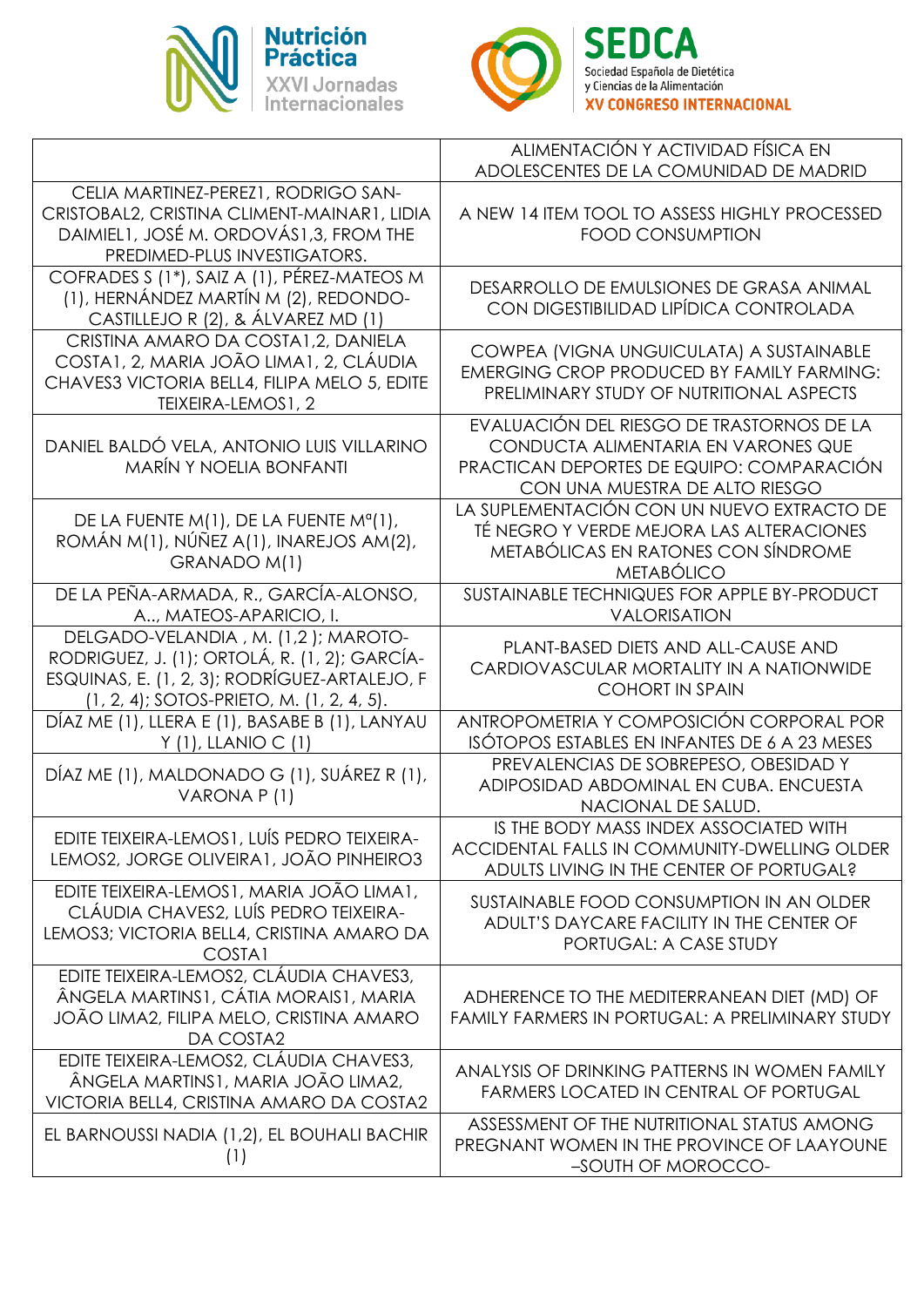



| ELENA GARICANO VILAR, SARA SANZ ROJO,<br>SARA LÓPEZ OLIVA, ISMAEL SAN MAURO<br><b>MARTÍN</b>                                                                                             | EFECTO DEL METIONAC® EN PACIENTES CON<br>SÍNDROME METABÓLICO Y RIESGO DE ENFERMEDAD<br>DE HÍGADO GRASO NO ALCOHÓLICO: UN ENSAYO<br>CONTROLADO ALEATORIZADO                |
|------------------------------------------------------------------------------------------------------------------------------------------------------------------------------------------|---------------------------------------------------------------------------------------------------------------------------------------------------------------------------|
| ESCALONA GARCÍA, ZORAIDA (1), PEDRERO<br>TOMÉ, ROBERTO (1,2,3), MARRODÁN SERRANO,<br>Mª DOLORES (1,2,3,4), GONZÁLEZ MONTERO DE<br>ESPINOSA, MARISA (1,3,4)                               | PERÍMETRO ABDOMINAL DE LOS ESCOLARES DE LAS<br>COLONIAS DE VACACIONES (1887-1924):<br>COMPARACIÓN CON DATOS ACTUALES                                                      |
| ESTHER CUADRADO-SOTO1, LAURA DÍEZ-<br>RICOTE1, CELIA MARTINEZ-PEREZ1, CRISTINA<br>CLIMENT-MAINAR1, JOSÉ M. ORDOVÁS1,2,<br>LIDIA DAIMIEL1* FROM THE PREDIMED-PLUS<br><b>INVESTIGATORS</b> | FOOD SOURCES AND DIETARY POLYAMINE INTAKE<br>AND THEIR RELATIONSHIP WITH CARDIOMETABOLIC<br>TRAITS IN A COHORT OF SPANISH ADULTS                                          |
| ESTHER GARCÍA-DÍEZ 1, MARÍA ELVIRA LÓPEZ-<br>OLIVA 2, ALICIA CARO-VADILLO 3, JARA<br>PÉREZ-JIMÉNEZ 1, SONIA RAMOS 1 AND MARÍA<br>ÁNGELES MARTÍN 1,4                                      | COCOA-CAROB BLEND, ALONE OR IN COMBINATION<br>WITH METFORMIN, AS A NEW STRATEGY TO MANAGE<br>THE DIABETIC CARDIOMYOPATHY. A PRECLINICAL<br>STUDY IN ZUCKER DIABETIC RATS. |
| ESTHER MORENO CABELLO, DANIEL SUSÍN<br>LÓPEZ, SOLEDAD GÓMEZ-ESCALONILLA<br><b>LORENZO</b>                                                                                                | EFECTIVIDAD Y RIESGOS DE LOS PRODUCTOS<br>"QUEMAGRASAS": A PROPÓSITO DE UN CASO.                                                                                          |
| ESTUDIO DEL RIESGO DE ORTOREXIA ENTRE LA<br>POBLACIÓN UNIVERSITARIA DE LA COMUNIDAD<br>VALENCIANA                                                                                        | ESTUDIO DEL RIESGO DE ORTOREXIA ENTRE LA<br>POBLACIÓN UNIVERSITARIA DE LA COMUNIDAD<br><b>VALENCIANA</b>                                                                  |
| EUGENIO MIGUEL A Y JOSÉ LUIS CRUZ B                                                                                                                                                      | IMPORTANCIA DEL CONTENIDO DE GRASA DEL<br>QUESO PARA LOS CONSUMIDORES DE LA<br>COMUNIDAD DE MADRID.                                                                       |
| EUGENIO MIGUEL A Y JOSÉ LUIS CRUZ B                                                                                                                                                      | IMPORTANCIA DEL CONTENIDO DE SAL DEL QUESO<br>PARA LOS CONSUMIDORES DE LA COMUNIDAD DE<br><b>MADRID</b>                                                                   |
| FERNÁNDEZ LEÓN MF (1), GARCÍA DE<br>FERNANDO MINGUILLÓN GD (1), DÍAZ<br>SÁNCHEZ J (1), FERNÁNDEZ LEÓN AM (2)                                                                             | LA POTENCIACIÓN DEL COLOR DE LOS ALIMENTOS<br>COMO ESTRATEGIA PARA LA REDUCCIÓN DE SU<br><b>CONTENIDO EN SAL</b>                                                          |
| FERREIRA VACAS, JOSÉ; JIMÉNEZ MARTÍNEZ.<br>SILVIA, DE LA ROSA MOYANO PILAR, JIMÉNEZ<br>MARTÍNEZ, BELÉN Y CARACUEL GARCÍA, ÁNGEL<br><b>MANUEL</b>                                         | CULTURA DE SEGURIDAD ALIMENTARIA COMO<br>PRINCIPIO GENERAL DE HIGIENE: DECÁLOGO<br>ALIMENTACIÓN HOSPITALARIA                                                              |
| FERREIRA VACAS, JOSÉ; JIMÉNEZ MARTÍNEZ.<br>SILVIA, DE LA ROSA MOYANO, PILAR; JIMÉNEZ<br>MARTÍNEZ BELÉN Y CARACUEL GARCÍA, ÁNGEL<br><b>MANUEL</b>                                         | <b>19 SEGUNDOS EN SEGURIDAD ALIMENTARIA</b>                                                                                                                               |
| FERREIRA VACAS, JOSÉ; JIMÉNEZ MARTÍNEZ.<br>SILVIA, OLMEDO GAMERO, JOSÉ MANUEL,<br>LÓPEZ DE DICASTILLO ROLDÁN RUTH Y<br>CARACUEL GARCÍA, ÁNGEL MANUEL                                     | ACTUACIÓN BROMATOLÓGICA EN LAS MEDIDAS<br>HIGIÉNICO-SANITARIAS Y DE CONTROL EN<br>RESTAURACIÓN HOSPITALARIA EN ÉPOCA DE COVID-<br>19                                      |
| FERRER-VALVERDE, M.A.; OSORIO ALISES, M.;<br>SÁNCHEZ-PALOMO, E.; GONZÁLEZ VIÑAS, M.A.                                                                                                    | INFLUENCIA DEL ABONADO CON COMPOST DE<br>ORUJO DE UVA EN LA COMPOSICIÓN FENÓLICA Y LA<br>ACTIVIDAD ANTIOXIDANTE DE LOS MELONES DE LA<br><b>VARIEDAD TRUJILLO</b>          |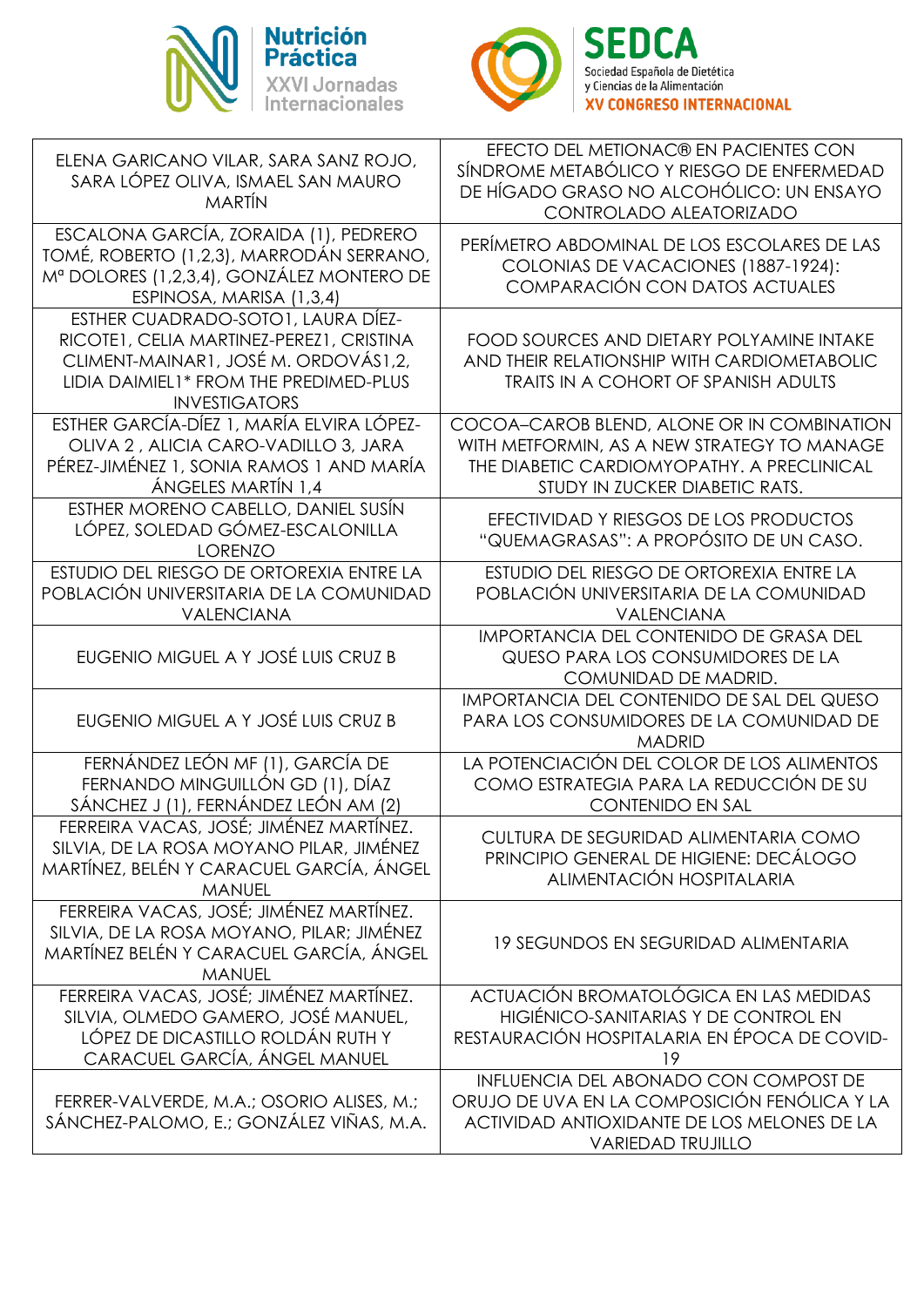



| <b>FRANCISCO IGNACIO RUBIO RUBIO</b>                                                                                                                                                                         | BENEFICIOS DEL CONSUMO DE FRUTOS DE ARONIA<br>MELANOCARPA. EDUCACION NUTRICIONAL EN<br><b>FARMACIA COMUNITARIA</b>                                                                 |
|--------------------------------------------------------------------------------------------------------------------------------------------------------------------------------------------------------------|------------------------------------------------------------------------------------------------------------------------------------------------------------------------------------|
| GABRIELA DE LA FUENTE LIZARRAGA, JULIO<br>JOSÉ BOYERO ALONSO, ALEJANDRO CORTÉS<br>VILLANUEVA, CRISTINA PÉREZ TORRAS, MARTA<br><b>GARCES RIMOM Y MARÍA TERESA IGLESIAS</b><br>LÓPEZ, ROCÍO ESTÉVEZ -SANTIAGO. | CÓMO AFECTA LA ALIMENTACIÓN A LAS MUJERES<br>EMBARAZADAS.                                                                                                                          |
| GÁLVEZ-ONTIVEROS Y (1,2), MOSCOSO-RUIZ I<br>(1,3), CASTILLO H (4), RODRIGO L (5), RIVAS<br>ANA (1,2,6), ZAFRA-GÓMEZ A (2,3)                                                                                  | PRESENCIA DE CONTAMINANTES AMBIENTALES CON<br>ACTIVIDAD DISRUPTORA ENDOCRINA Y<br>OBESOGÉNICA EN FLUIDOS BIOLÓGICOS DE<br><b>ESCOLARES</b>                                         |
| GARCÍA E (1), BELTRÁ M (1) RUÍZ M (2), ZAZO JM<br>(3), ARANCETA J (4), ROCHE E (1).                                                                                                                          | BRINDANDO OPORTUNIDADES DE APRENDIZAJE CON<br>RECETAS HISTÓRICAS FAMILIARES                                                                                                        |
| GARCÍA-GARCÍA E (1), VICENTE N (1), LÓPEZ D<br>(2), CARBONELL AA (3), ARANCETA J (4),<br>ROCHE $E(1)$ .                                                                                                      | TALLER DE RECETAS CON LEGUMBRES Y VERDURAS EN<br>ADOLESCENTES DE PRIMERO DE BACHILLERATO                                                                                           |
| GARCÍA-HERRERA P (1), MAIEVES HA (2),<br>IRIONDO-DEHOND A (3), DEL CASTILLO MD (3),<br>SÁNCHEZ-MATA MC (1).                                                                                                  | KIWIÑO (ACTINIDIA ARGUTA MIQ), UNA FUENTE DE<br>ANTIOXIDANTES PARA UNA DIETA SALUDABLE Y<br><b>SOSTENIBLE</b>                                                                      |
| GILES-MANCILLA M (1), GÁLVEZ-ONTIVEROS Y<br>(1,2), CASTILLO H (3), MARTÍNEZ-BURGOS A<br>(4,5), MONTEAGUDO C (1,2), SAMANIEGO C                                                                               | OBESÓGENOS AMBIENTALES ¿ES LA DIETA REALMENTE<br>UNA VÍA DE EXPOSICIÓN DURANTE LA INFANCIA?                                                                                        |
| GÓMEZ-MARTÍN M (1), HERRERO-MORÍN D (2),<br>ARBOLEYA S (3), GUEIMONDE M (3), GONZÁLEZ                                                                                                                        | CAMBIOS EN LA ALIMENTACIÓN DEL NIÑO DESDE EL<br>NACIMIENTO HASTA LOS 3 AÑOS DE VIDA.                                                                                               |
| GÓMEZ-MARTÍN M (1), HERRERO-MORÍN D (2),<br>ARBOLEYA S (3), GUEIMONDE M (3), GONZÁLEZ<br>S(1)                                                                                                                | LA LACTANCIA Y LA ALIMENTACIÓN<br>COMPLEMENTARIA COMO POSIBLES PREDICTORES DE<br>DIETA MEDITERRÁNEA EN NIÑOS: ESTUDIO<br>LONGITUDINAL DE 0-3 AÑOS.                                 |
| GÓMEZ-URIOS, CLARA (1); VIÑAS-OSPINO,<br>ADRIANA (1); PUCHADES-CÓLERA, PABLO (1);<br>ESTEVE, MARIA J. (1); FRIGOLA, ANA (1); BLESA,<br>JESÚS (1); LOPEZ-MALO, DANIEL (2)                                     | EXTRACCIÓN DE ÁCIDO ASCÓRBICO EN RESIDUOS DE<br>LA INDUSTRIA CITRÍCOLA CON SOLVENTES NATURALES<br>(NADES)                                                                          |
| GONZÁLEZ-BARROS MEDINA F (1), THEM<br>ÁLVAREZ M (1), TULICIU DS (1), CARRACEDO<br>AÑÓN J (1,2), MARRODÁN SERRANO MD<br>(1,3,4), ALAMINOS TORRES A (3,4).                                                     | ÍNDICE DE MASA CORPORAL Y PERCEPCIÓN DE<br>IMAGEN CORPORAL SALUDABLE EN MUJERES<br><b>ESPAÑOLAS</b>                                                                                |
| GONZÁLEZ-BONILLA A (1,2), MENESES ME (1,3),<br>PÉREZ-HERRERA A (3,4), MARTÍNEZ CARRERA D<br>(1)                                                                                                              | LA INCLUSIÓN DEL HONGO COMESTIBLE PLEUROTUS<br>OSTREATUS EN LA DIETA, DISMINUYE NIVELES DE<br>LÍPIDOS EN PLASMA Y GRASA VISCERAL EN<br>HABITANTES DE UNA COMUNIDAD RURAL DE MÉXICO |
| GONZÁLEZ-HEDSTRÖM DANIEL (1), SEGUENI<br>NORIA (2), MORÁN-VALERO MARÍA INÉS (1),<br>ÁLVAREZ ELENA (1), ESPINEL ALBERTO EUGENIO<br>(2)                                                                        | PROTECTIVE EFFECT OF AN AGED BLACK GARLIC<br>(ALLIUM SATIVUM) EXTRACT AGAINST SYSTEMIC<br>INFLAMMATION INDUCED BY CIGARETTE SMOKE AND<br>OZONE IN A MICE MODEL                     |
| GONZÁLEZ-PALACIOS P (1), ALMAZÁN V (2),<br>BACA MA (3), JIMÉNEZ-TRIGO V (4), RAMÍREZ B<br>$(4)$ , RIVAS A $(4,5,6)$ .                                                                                        | ELABORACIÓN DE UNA GUÍA DE PREVENCIÓN A<br>OBESÓGENOS AMBIENTALES                                                                                                                  |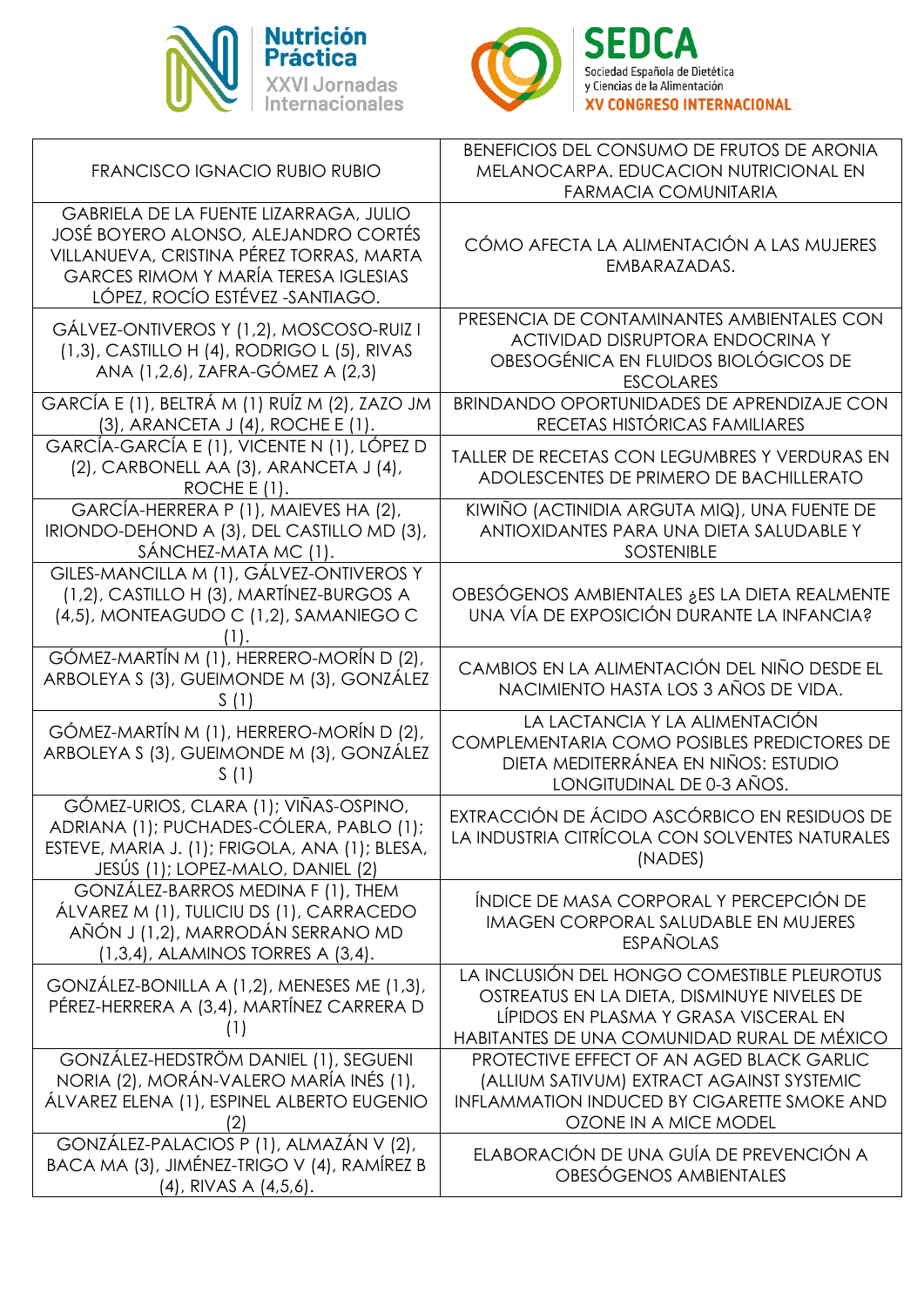



| GONZÁLEZ-PALACIOS P (1), GILES-MANCILLA M<br>(2), CASTILLO H (3), MORALES-GÓMEZ A (2),<br>SAMANIEGO C (2), RODRIGO L (4).                                                                                   | ESTIMACIÓN DE LA INGESTA ALIMENTARIA DE<br>PARABENOS EN ADOLESCENTES ESPAÑOLES                                                                                                     |
|-------------------------------------------------------------------------------------------------------------------------------------------------------------------------------------------------------------|------------------------------------------------------------------------------------------------------------------------------------------------------------------------------------|
| GONZÁLEZ-RODRÍGUEZ N., SINISTERRA-LOAIZA<br>L., FRANCO-ABUÍN C., NEBOT C                                                                                                                                    | EVALUACIÓN DE HÁBITOS ALIMENTARIOS DE<br>TRABAJADORES GALLEGOS EN DÍAS LABORABLES.                                                                                                 |
| GONZÁLEZ-SANTANA R.A., CASTILLAS-<br>GONZÁLEZ M., FRÍGOLA A., ESTEVE M.J., BLESA                                                                                                                            | ANÁLISIS DE LA HUELLA DE CARBONO DEL MENÚ EN<br>UNA CAFETERIA UNIVERSITARIA.                                                                                                       |
| GONZÁLEZ-SANTANA R.A., GONZÁLEZ-FUERTES<br>J., FRÍGOLA A., ESTEVE M.J., BLESA J.                                                                                                                            | ESTUDIO SOBRE ALIMENTACIÓN SALUDABLE Y<br>SOSTENIBLE EN UNA CAFETERÍA UNIVERSITARIA<br>MEDIANTE EL PLATO SALUDABLE Y LA VALORACIÓN<br>DEL DESPERDICIO ALIMENTARIO                  |
| GUAPI G (1, 2), GUERRÓN V (1, 2), NEIRA J (1, 3)<br><b>MORENO ROJAS R (2)</b>                                                                                                                               | ESTIMACIÓN DE LA INGESTA POR RECORDATORIO DE<br>24 HORAS EN LAS COMUNIDADES DE LA PARROQUIA<br>ZUMBAHUA - ECUADOR.                                                                 |
| GUTIÉRREZ MB (1)(2), IRIONDO-DEHOND A (1),<br>ARCIA P (2)(3), COZZANO S (2), DEL CASTILLO<br>MD(1)                                                                                                          | FORMULACIÓN DE UNA GALLETA A BASE DE BAGAZO<br>DE CERVEZA EXTRUIDO PARA UNA ALIMENTACIÓN 5S                                                                                        |
| HÉCTOR VÁZQUEZ LORENTE1, 2, LOURDES<br>HERRERA QUINTANA1,2, JORGE MOLINA<br>LÓPEZ3, YENIFER GAMARRA MORALES1,2 Y<br>ELENA PLANELLS DEL POZO1,2.                                                             | INFLUENCIA DE LA EDAD SOBRE PARÁMETROS<br>PROTEICOS EN UNA POBLACIÓN POSTMENOPÁUSICA                                                                                               |
| HOSPITAL XF (1), FERNÁNDEZ M (1), CABALLERO<br>N (1), MORALES P (2), HAZA AI (2), HIERRO E (1)                                                                                                              | ANTILISTERIAL ACTIVITY OF SELECTED LACTIC ACID<br><b>BACTERIA STRAINS IN A CURED MEAT MODEL</b>                                                                                    |
| <b>IGNACIO GONZÁLEZ GÓMEZ</b>                                                                                                                                                                               | DESNUTRICIÓN INFANTIL EN SENEGAL EN FUNCIÓN DE<br><b>FACTORES GEOGRÁFICOS Y ÉTNICOS</b>                                                                                            |
| IGNACIO GONZÁLEZ GÓMEZ - LAURA<br>MEDIALDEA MARCO - MARIA DOLORES<br>MARRODÁN SERRANO                                                                                                                       | DESNUTRICIÓN INFANTIL EN SENEGAL EN FUNCIÓN DE<br><b>FACTORES GEOGRÁFICOS Y ÉTNICOS</b>                                                                                            |
| JAVIER MAROTO-RODRIGUEZ (1); MARIO<br>DELGADO-VELANDIA (1,2); ROSARIO ORTOLÁ<br>(1, 2); ADRIÁN CARBALLO-CASLA (1, 2);<br>FERNANDO RODRÍGUEZ-ARTALEJO (1, 2, 3);<br>MERCEDES SOTOS-PRIETO (1, 2, 3)          | PLANT-BASED DIETS AND RISK OF FRAILTY IN<br>COMMUNITY-DWELLING OLDER ADULTS                                                                                                        |
| JIMÉNEZ MARTÍNEZ. SILVIA, DE LA ROSA<br>MOYANO PILAR, LÓPEZ DE DICASTILLO<br>ROLDÁN RUTH; JIMÉNEZ MARTÍNEZ, BELÉN Y<br>CARACUEL GARCÍA, ÁNGEL MANUEL                                                        | MEJORA DE LA SEGURIDAD ALIMENTARIA MEDIANTE<br>LA INTRODUCCIÓN DE CRITERIOS DE SOSTENIBILIDAD<br>EN LA ALIMENTACIÓN HOSPITALARIA.                                                  |
| JIMÉNEZ-PULIDO IJ (1), RICO D (1), PÉREZ-<br>JIMÉNEZ J (2), DE LUIS D (3), MARTÍNEZ-<br>VILLALUENGA C (4), MARTÍN-DIANA AB (1)                                                                              | EFECTO VARIETAL EN EL PROCESO DE VALORIZACIÓN<br>DE SALVADOS DE TRIGO PARA EL DESARROLLO DE<br><b>INGREDIENTES NUTRACEÚTICOS</b>                                                   |
| JORGE GUERRERO MARTIN, ANA MARIA<br>AGUIAR FRIAS, NOELIA DURAN GÓMEZ,<br>MACARENA CÁCERES LEÓN, MARTA NADAL<br>DELGADO, CASIMIRO F. LÓPEZ JURADO, LYDIA<br>RODRÍGUEZ RIVERO RAQUEL MACÍAS<br><b>MONTERO</b> | ANÁLISIS DE LA ANTROPOMETRÍA Y COMPOSICIÓN<br>CORPORAL EN UNA MUESTRA DE PACIENTES CON<br>CÁNCER DE CABEZA Y CUELLO: UTILIDADES PARA LA<br><b>INNOVACIÓN DOCENTE UNIVERSITARIA</b> |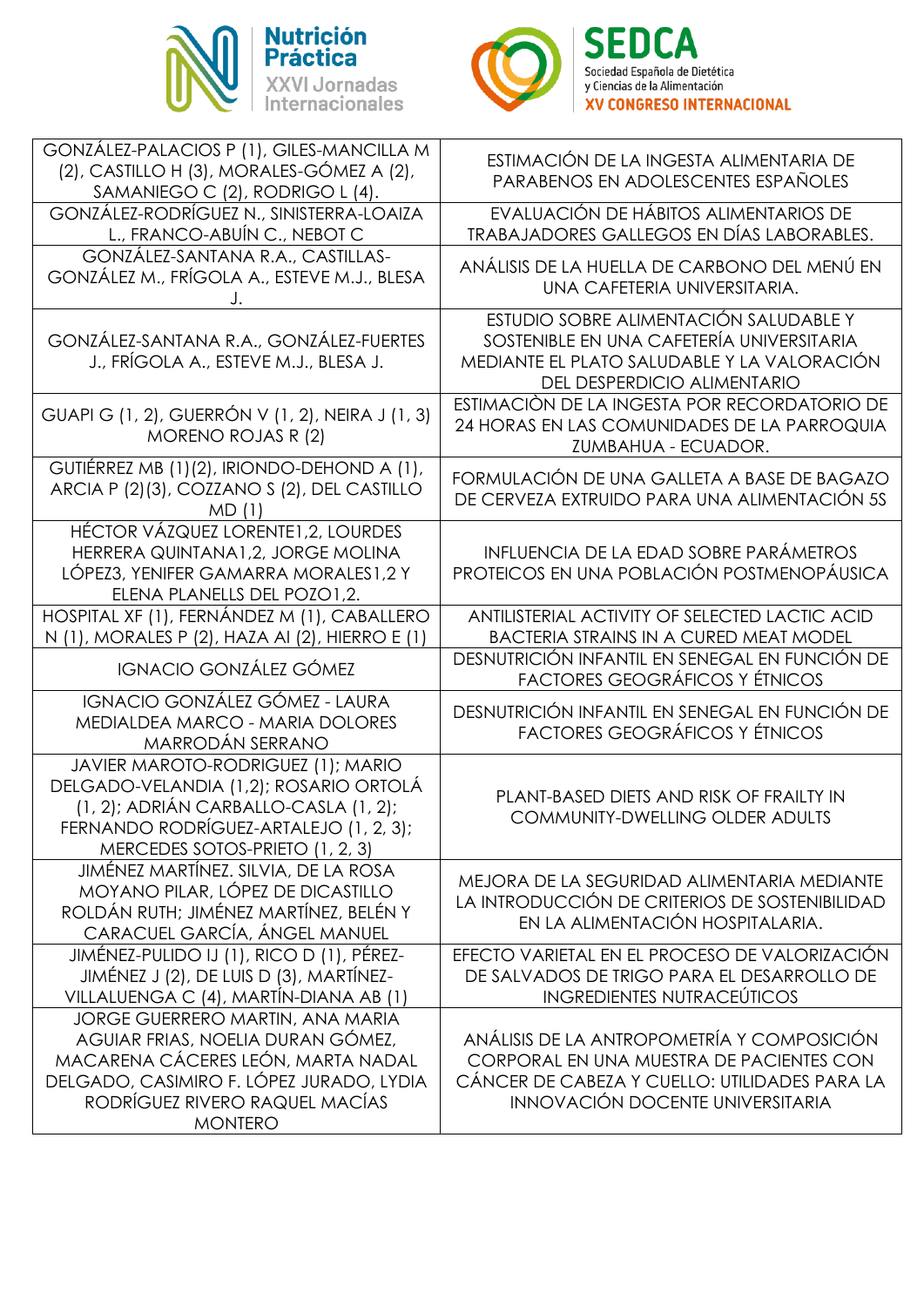



| JORGE GUERRERO MARTIN, ANA MARIA<br>AGUIAR FRIAS, NOELIA DURAN GÓMEZ,<br>MACARENA CÁCERES LEÓN, MARTA NADAL<br>DELGADO, CASIMIRO F. LÓPEZ JURADO,<br>RAQUEL MACIAS MONTERO | DIETA POR RACIONES PARA PERSONAS CON DIABETES<br>MELLITUS: PLANIFICACIÓN DESDE LA INNOVACIÓN<br>DOCENTE UNIVERSITARIA DE PREGRADO                                     |
|----------------------------------------------------------------------------------------------------------------------------------------------------------------------------|-----------------------------------------------------------------------------------------------------------------------------------------------------------------------|
| LANYAU Y, DIAZ ME, RUIZ V, PUENTES I,<br>QUINTERO M E.                                                                                                                     | DIETA INADECUADA Y NIVELES DE VITAMINAS<br>SUBOPTIMOS EN UN GRUPO DE ADOLESCENTES<br>CUBANOS DE SECUNDARIA BÁSICA.                                                    |
| LAURA DÍEZ-RICOTE, RODRIGO SAN-CRISTÓBAL,<br>ALFREDO MARTÍNEZ, JOSÉ M ORDOVÁS, LIDIA<br><b>DAIMIEL</b>                                                                     | ARE CHOLINE AND BETAINE INTAKE ASSOCIATED WITH<br>CARDIOMETABOLIC RISK FACTORS? A LONGITUDINAL<br>PROSPECTIVE STUDY IN ADULTS WITH METABOLIC<br><b>SYNDROME</b>       |
| LESCURE J (1,2), MARTÍN-TURRERO I (3), LÓPEZ-<br>EJEDA N (1,2), VARGAS A (4), MARTÍNEZ<br>ÁLVAREZ JR (1,2,5), MARRODÁN MD (1,2,5).                                         | DIFERENCIAS POBLACIONALES EN LOS PATRONES DE<br>CRECIMIENTO DEL MUAC (MIDDLE-UPPER ARM<br>CIRCUMFERENCE) ENTRE LOS 6 Y 59 MESES                                       |
| LÓPEZ PARRA MB (1), IRIONDO-DEHOND A (1),<br>SÁNCHEZ-MARTÍN V (2), DEL CASTILLO MD (1),<br>HAZA AI (2), MORALES P (2).                                                     | EFECTO DE LA ADICIÓN DE JALEA REAL Y PROPÓLEO<br>EN LA CAPACIDAD ANTIOXIDANTE DE MIELES DE<br><b>TOMILLO Y CASTAÑO.</b>                                               |
| LÓPEZ-PARRA MB, IRIONDO-DEHOND A, DEL<br>CASTILLO MD.                                                                                                                      | EFFECT OF THE DRYING PROCESS ON THE BIOACTIVE<br>PROFILE AND HEALTH PROMOTING PROPERTIES OF<br><b>INSTANT CASCARA</b>                                                 |
| LÓPEZ-SANTAMARINA A, CARDELLE-COBAS A,<br>MONDRAGÓN AC, CEPEDA A, MIRANDA JM                                                                                               | EVALUACIÓN DE LA COMPOSICIÓN NUTRICIONAL DEL<br>ALGA PARDA HIMANTHALIA ELONGATA ANTES Y<br>DESPUÉS DE SU DIGESTIÓN GASTROINTESTINAL<br>MEDIANTE EL PROTOCOLO INFOGEST |
| LORENA MARTÍNEZ ZAMORA, ROCÍO PEÑALVER<br>MIRAS, GASPAR ROS BERRUEZO, GEMA NIETO<br><b>MARTÍNEZ</b>                                                                        | <b>EMPLEO DE EXTRACTOS NATURALES PARA</b><br>PROLONGAR LA VIDA COMERCIAL DE<br>HAMBURGUESAS DE CORDERO CLEAN LABEL                                                    |
| LORENA MARTÍNEZ-ZAMORA, ELI PATIÑO,<br>GASPAR ROS, ROCÍO PEÑALVER, GEMA NIETO*                                                                                             | ADHERENCIA A LA DIETA MEDITERRÁNEA EN<br>PERSONAS MAYORES INSTITUCIONALIZADAS DEL<br>SURESTE ESPAÑOL                                                                  |
| LORENZO-MORA AM (1), SALAS-GONZÁLEZ MD<br>(1, 2), TRABADO-FERNÁNDEZ A (1), LORIA-<br>KOHEN V (1, 2), LOZANO-ESTEVAN MC (1, 2),<br>APARICIO A (1, 2).                       | ADHERENCIA A DIFERENTES ÍNDICES DE<br>ALIMENTACIÓN SEGÚN EL ÍNDICE DE CINTURA-TALLA Y<br>CINTURA-CADERA EN ADULTOS                                                    |
| LORENZO-MORA AM (1), SALAS-GONZÁLEZ MD<br>(1, 2), TRABADO-FERNÁNDEZ A (1), LOZANO-<br>ESTEVAN MC (1, 2), GONZÁLEZ-RODRÍGUEZ LG<br>$(1, 2)$ , APARICIO A $(1, 2)$ .         | SITUACIÓN NUTRICIONAL EN FUNCIÓN DEL IMC DE<br>UNA POBLACIÓN DE ADULTOS MAYORES                                                                                       |
| LOURDES HERRERA QUINTANA1,2, HÉCTOR<br>VÁZQUEZ LORENTE1, 2, YENIFER GAMARRA<br>MORALES1, 2, JORGE MOLINA LÓPEZ3, Y ELENA<br>PLANELLS DEL POZO1,2.                          | DIFERENCIAS EN EL ESTATUS DE VITAMINA D EN<br>PACIENTE CRÍTICO CON COVID VS PACIENTE CRÍTICO<br>CON SIRS.                                                             |
| LUCÍA GONZÁLEZ-MULERO, CRISTINA<br>DELGADO-ANDRADE, FRANCISCO J. MORALES,<br><b>MARTA MESÍAS</b>                                                                           | EXPOSICIÓN A ACRILAMIDA EN LA DIETA DE<br><b>COMEDORES DE CENTROS ESCOLARES</b>                                                                                       |
| LUCÍA VICENTE ILLORO Y LUIS FRACISCO RÍOS<br><b>FRUTOS</b>                                                                                                                 | RAQUITISMO IDENTIFICADO EN RESTOS INFANTILES DEL<br>SIGLO XIX EXHUMADOS EN EL BARRIO DE LAS LETRAS<br>(MADRID)                                                        |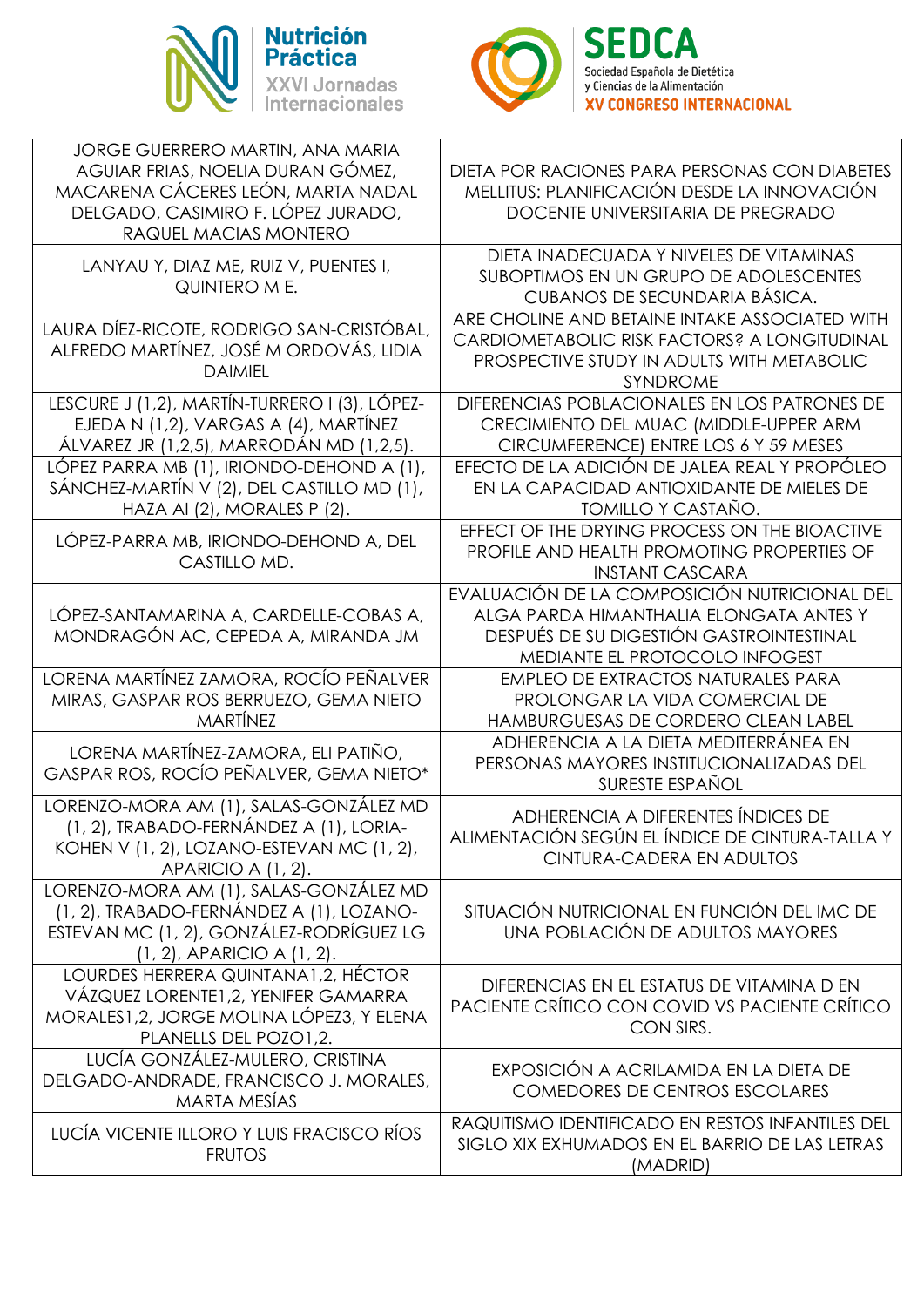



| LUIS ANTONIO MARTÍNEZ LÓPEZ, CRISTINA<br>GARCÍA, MARTA SALA CLIMENT, TERESA LÓPEZ<br>DE COCA, LUCRECIA MORENO ROYO, Mª<br>AUXILIADORA DEA AYUELA                    | DETECCIÓN DE DETERIORO COGNITIVO EN EL ÁMBITO<br>RURAL DESDE LA FARMACIA COMUNITARIA: UN<br><b>ESTUDIO PILOTO</b>                                                                                                        |
|---------------------------------------------------------------------------------------------------------------------------------------------------------------------|--------------------------------------------------------------------------------------------------------------------------------------------------------------------------------------------------------------------------|
| MACHADO F (1), DEL CASTILLO MD (2),<br>COIMBRA MA (1), CORETA-GOMES F (1)                                                                                           | HEART HEALTHY COFFEE: COFFEE COMPONENTS AS<br>FUNCTIONAL HYPOCHOLESTEROLEMIC AGENTS                                                                                                                                      |
| MANZANERO RODRÍGUEZ R (1), PÉREZ-JIMÉNEZ<br>J (2), HURTADO MORENO O (3)                                                                                             | CALIDAD NUTRICIONAL DE LAS DONACIONES DE<br>ALIMENTOS SOLICITADOS POR ENTIDADES DE APOYO<br>SOCIAL EN LA COMUNIDAD DE MADRID.<br>VALORACIÓN PREELIMINAR.                                                                 |
| MARÍA DEL CARMEN SÁNCHEZ, MARÍA JOSÉ<br>CIUDAD, ARANCHA LLAMA-PALACIOS,<br>CARMEN DOBLAS, ANA HERRÁIZ, LUIS<br><b>COLLADO</b>                                       | EVIDENCIA CIENTÍFICA DEL EFECTO EN LA SALUD DEL<br>CONSUMO DE UN PREPARADO MULTIVITAMÍCO,<br>ENRIQUECIDO CON MINERALES, DE ORIGEN NATURAL                                                                                |
| MARÍA GARCÍA RODRÍGUEZ, ROCÍO GONZÁLEZ<br>LEAL, RAFAEL MOLINA LUQUE                                                                                                 | DETECCIÓN DE TRASTORNO POR ATRACÓN EN LAS<br>CONSULTAS DE NUTRICIÓN Y DIETÉTICA Y SU<br>RELACIÓN CON EL PATRÓN ALIMENTARIO                                                                                               |
| MARÍA JOSÉ CHAPELA GARRIDO*, MERCEDES<br>ALONSO*, PAULA FAJARDO*, MAYTE<br>ÁLVAREZ^, MARÍA PAREDES^, JOSÉ MANUEL<br><b>VILARIÑO^</b>                                | IMMUNOMODULATORY AND ANTI-INFLAMMATORY<br>ACTIVITY IN RAW 264.7 MURINE CELLS OF DIFFERENT<br>FOOD INGREDIENTS USED FOR FERMENTED BEVERAGES<br><b>PRODUCTION</b>                                                          |
| MARÍA JOSÉ CHAPELA GARRIDO*, PAULA<br>FAJARDO*, MARTIÑA FERREIRA*,<br>ENHANCEMICROALGAE PARTNERSHIP^                                                                | <b>ENHANCEMICROALGAE PROJECT: HIGH ADDED-</b><br>VALUE INDUSTRIAL OPPORTUNITIES FOR MICROALGAE<br>IN THE ATLANTIC AREA                                                                                                   |
| MARÍA LÓPEZ-OLIVARE, CARLOS DE TERESA<br>GALVÁN, TERESA NESTARES PLAGUEZUELO,<br>MIRIAM MOHATAR-BARBA, ELISABET<br>FERNÁNDEZ-GÓMEZ Y CARMEN ENRIQUE<br><b>MIRÓN</b> | DIETA MEDITERRÁNEA Y OTROS FACTORES<br><b>INFLUYENTES EN EL ESTILO DE VIDA DE PROFESORES Y</b><br>ESTUDIANTES UNIVERSITARIOS DE LA UNIVERSIDAD DE<br><b>GRANADA</b>                                                      |
| MARINA SÁNCHEZ PERALES Y CONSUELO<br><b>PRADO MARTÍNEZ</b>                                                                                                          | <b>IMPACTO DEL CONFINAMIENTO POR COVID-19 EN EL</b><br>ESTADO NUTRICIONAL DE LAS MUJERES.                                                                                                                                |
| MARTA GRANDA MOYA, EMILIO MARTÍNEZ<br>GARCÍA-TENORIO, LUCÍA RUIZ LÓPEZ, ANA<br>VALENCIANO MANZANARES, ROCÍO ESTEVEZ,<br>MARÍA TERESA IGLESIAS, MARTA GARCÉS         | APLICACIÓN DE LA NUTRICIÓN EN LA MEJORA DE<br>PATOLOGÍAS VINCULADAS CON UN DESEQUILIBRIO<br>EN LA MICROBIOTA                                                                                                             |
| MARTÍN DE ANDRÉS A (1), ARRIBAS MA (2),<br>MESIAS $M(1,2)$                                                                                                          | PAPEL DE LAS UNIDADES DE CULTURA CIENTÍFICA EN<br>LA DIFUSIÓN DE LA NUTRICIÓN. CASO PRÁCTICO<br>DURANTE LA SEMANA DE LA CIENCIA 2021 EN EL<br>INSTITUTO DE CIENCIA Y TECNOLOGÍA DE ALIMENTOS<br>Y NUTRICIÓN (ICTAN-CSIC) |
| MARTÍN DÍAZ C., PEDRERO TOMÉ R.,<br>MARRODÁN SERRANO MD.                                                                                                            | ALIMENTACIÓN Y SALUD GENERAL EN LA ÉLITE DE LOS<br>E-SPORTS.                                                                                                                                                             |
| MARTÍNEZ-MEZA Y (1) REYNOSO-CAMACHO R<br>(1), BUERGO-MARTÍNEZ F (1), PÉREZ-JIMÉNEZ J<br>(2)                                                                         | EFECTO IN VIVO DEL ORUJO DE UVA CV. MALBEC<br>SOBRE EL CONTROL DE LA OBESIDAD Y RESISTENCIA A<br>LA INSULINA                                                                                                             |
| MAYRELYS IGARZA Y CARMEN ENRIQUE MIRÓN                                                                                                                              | LAS PLANTAS MEDICINALES Y SU USO. UN ESTUDIO<br>CON PERSPECTIVA CULTURAL EN LA CIUDAD DE<br>MELILLA                                                                                                                      |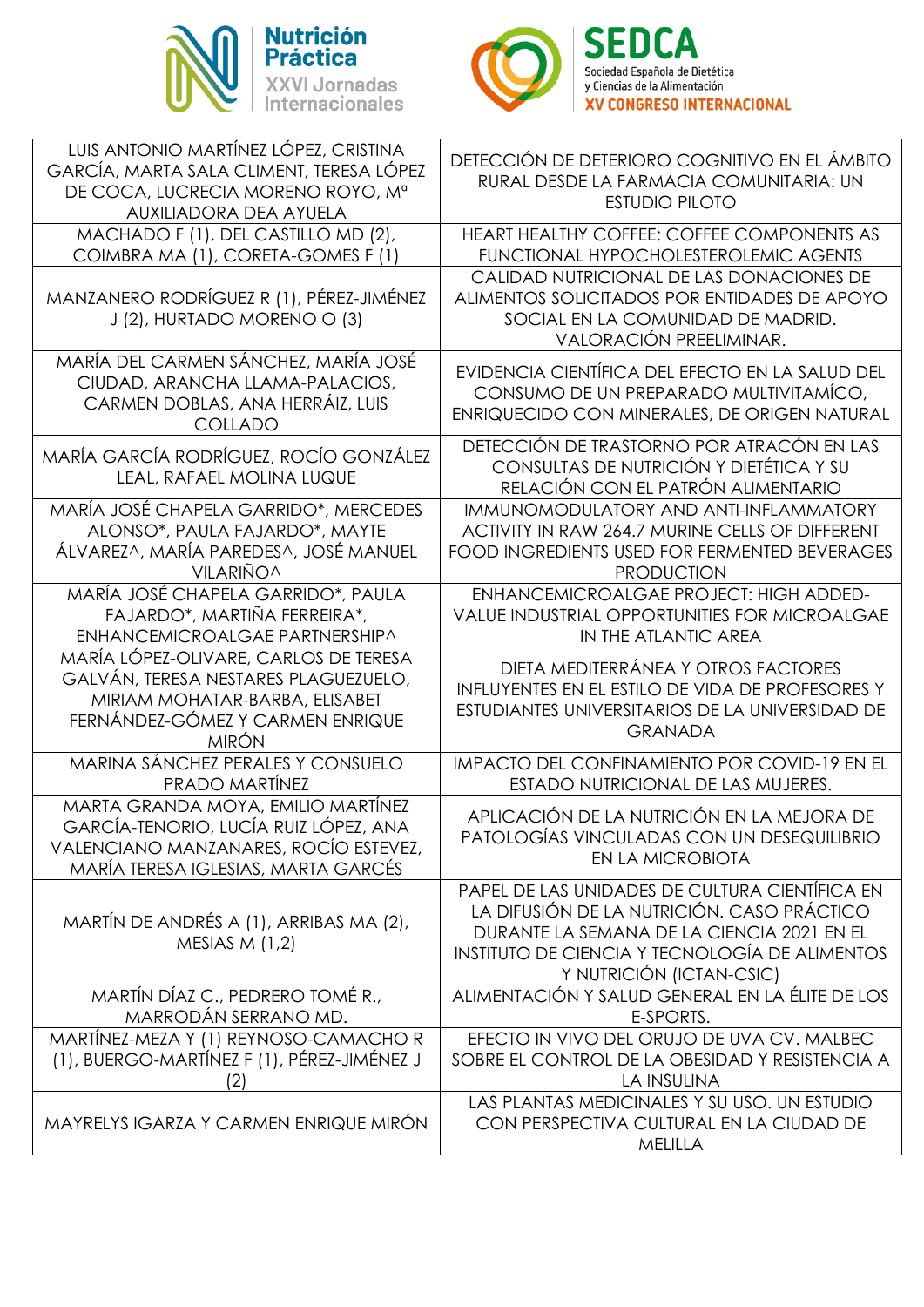



| MESIAS M (1), PEREIRA E (2), CALEJA C (X),                                                                                                                                | ALGARROBA, UNA ELECCIÓN SALUDABLE EN LA                                                                                                                                                    |
|---------------------------------------------------------------------------------------------------------------------------------------------------------------------------|--------------------------------------------------------------------------------------------------------------------------------------------------------------------------------------------|
| BARROS L (2), OLOMBRADA E (1), MORALES FJ                                                                                                                                 | NUEVA GASTRONOMÍA                                                                                                                                                                          |
| MIGUEL LÓPEZ MORENO, MARTA GARCÉS                                                                                                                                         | INFLUENCIA DE LA EDUCACIÓN NUTRICIONAL EN                                                                                                                                                  |
| RIMÓN, MARTA MIGUEL, ELIA FERNÁNDEZ                                                                                                                                       | <b>CAMBIOS ANTROPOMÉTRICOS Y BIOQUÍMICOS EN</b>                                                                                                                                            |
| MARTINEZ, MARÍA TERESA IGLESIASLÓPEZ                                                                                                                                      | ALUMNOS DE CIENCIAS DE LA SALUD                                                                                                                                                            |
| MIRIAM MOHATAR-BARBA, MARÍA LÓPEZ-                                                                                                                                        | CALIDAD DE LA DIETA EN LAS CIUDADES AUTÓNOMAS                                                                                                                                              |
| OLIVARES, EMILIO GONZÁLEZ-JIMÉNEZ Y                                                                                                                                       | DE CEUTA Y MELILLA: UN PRIMER ESTUDIO                                                                                                                                                      |
| CARMEN ENRIQUE MIRÓN                                                                                                                                                      | <b>DIAGNÓSTICO</b>                                                                                                                                                                         |
| MOHLENHOFF BAGGETT S. (1), PEDRERO TOMÉ                                                                                                                                   | LA ESTATURA DE PRISIONEROS ESPAÑOLES EN LOS                                                                                                                                                |
| R. (2,3,4), MARRODÁN SERRANO M.D. (2,3,4,5)                                                                                                                               | AÑOS 40 COMO APROXIMACIÓN A LA CONDICIÓN                                                                                                                                                   |
| GONZÁLEZ MONTERO DE ESPINOSA M (2,4,5)                                                                                                                                    | FISICA Y NUTRICIONAL DE LA POSTGUERRA                                                                                                                                                      |
| MONTETES H (1), SÁNCHEZ-ÁLVAREZ M (1),<br>MARRODÁN MD (2)                                                                                                                 | CONOCIMIENTO SOBRE LA ENFERMEDAD CELÍACA EN<br>ESTUDIANTES DE BACHILLERATO SANITARIO DE<br><b>BARCELONA</b>                                                                                |
| MOSCOSO-RUIZ I (1,2), GÁLVEZ-ONTIVEROS Y                                                                                                                                  | DETERMINACIÓN DE DISRUPTORES QUÍMICOS                                                                                                                                                      |
| (2,3), ALMAZÁN V (4), GÓMEZ-REGALADO M                                                                                                                                    | OBESÓGENOS EN UÑAS DE NIÑOS EN EDAD ESCOLAR                                                                                                                                                |
| (1), RIVAS A (2,3,5), ZAFRA-GÓMEZ A (1,3).                                                                                                                                | MEDIANTE CROMATOGRAFÍA LÍQUIDA                                                                                                                                                             |
| NATALIA FUENTES JORQUERA (1), MARÍA                                                                                                                                       | IDENTIFICACIÓN DE COMPUESTOS FENÓLICOS EN                                                                                                                                                  |
| SALOMÉ MARIOTTI CELIS (2), ROBERTO                                                                                                                                        | EXTRACTOS DE BAYAS DE MURTILLA BLANCA (UGNI                                                                                                                                                |
| CANALES MUÑOZ (1), JARA PÉREZ JIMÉNEZ (3),                                                                                                                                | MOLINAE TURCZ.) OBTENIDOS MEDIANTE LÍQUIDOS                                                                                                                                                |
| JOSÉ RICARDO PÉREZ CORREA (1).                                                                                                                                            | <b>CALIENTES PRESURIZADOS</b>                                                                                                                                                              |
| NAYA-VARELA A., SINISTERRA-LOAIZA L.,                                                                                                                                     | EFECTO DE LA ASHWAGANDHA EN EL MANEJO DE LA                                                                                                                                                |
| CEPEDA A., CARDELLE-COBAS A.                                                                                                                                              | OBESIDAD Y SUS CORMOBILIDADES.                                                                                                                                                             |
| NOELIA GARCÍA MORATA                                                                                                                                                      | LA ALIMENTACIÓN DURANTE EL CICLO MENSTRUAL.                                                                                                                                                |
| ÓSCAR MARTÍNEZ, M. ELVIRA LÓPEZ, AILÉN<br>ALEMÁN, MARTA M. CALVO                                                                                                          | OBTENCIÓN DE UN EXTRACTO CON POTENCIAL<br>ANTIOXIDANTE Y ANTIHIPERTENSIVO DE FICOIDE<br>GLACIAL (MESEMBRYANTHEMUM CRYSTALLINUM)                                                            |
| PATIÑO-VILLENA B (1), JUAN J (1), SORIANO N<br>(2), FERNÁNDEZ M (3), ROS G (4)                                                                                            | MODIFICACIÓN EN EL ESTILO DE VIDA MEDITERRÁNEO<br>Y E-SALUD TRAS 15 MESES DE RESTRICCIONES DE<br>MOVILIDAD EN LA PANDEMIA POR COVID19                                                      |
| PEDRERO-TOMÉ R (1,2), SÁNCHEZ-ÁLVAREZ M<br>$(1,2)$ , LÓPEZ-EJEDA N $(1,2,3)$ , HERRERO DE<br>JÁUREGUI C (3) Y ACOSTA-GALLO B (2).                                         | CURVAS DE CRECIMIENTO DEL PERÍMETRO DEL BRAZO<br>RELAJADO, ÁREA MAGRA Y ÁREA GRASA DEL BRAZO<br>EN POBLACIÓN ESCOLAR SALVADOREÑA.<br>COMPARACIÓN CON REFERENCIAS NACIONALES<br>ARGENTINAS. |
| PINTADO T 1; SELANI MM 1,2; HERRERO AM 1;<br>RUIZ-CAPILLAS C 1                                                                                                            | EFECTO EN LA COMPOSICIÓN Y ACEPTACIÓN<br>SENSORIAL DE SALCHICHAS FRANKFURT ELABORADAS<br>CON AGENTES DE CARGA DE ACEITE DE OLIVA<br>ESTABILIZADOS CON INULINA O DEXTRINA.                  |
| PLUA MONTIEL JHOAN, NEIRA MOSQUERA<br>JUAN, SÁNCHEZ LLAGUNO SUNGEY                                                                                                        | VALORIZACIÓN AGROALIMENTARIA DEL PAICHE<br>(ARAPAIMAS GIGAS): ESTUDIO DE LAS PROPIEDADES<br><b>BROMATOLÓGICAS Y SENSORIALES</b>                                                            |
| PUCHADES-COLERA, PABLO (1); GÓMEZ-URIOS,<br>CLARA (1); VIÑAS-OSPINO, ADRIANA (1);<br>FRIGOLA, ANA (1); BLESA, JESÚS (1); LÓPEZ-<br>MALO, DANIEL (2); ESTEVE, MARÍA J. (1) | EVALUACIÓN DE LA CAPACIDAD ANTIOXIDANTE<br>(DPPH Y ORAC) DE NADES Y SU IMPACTO SOBRE LA<br>ESTABILIDAD DEL ÁCIDO ASCÓRBICO                                                                 |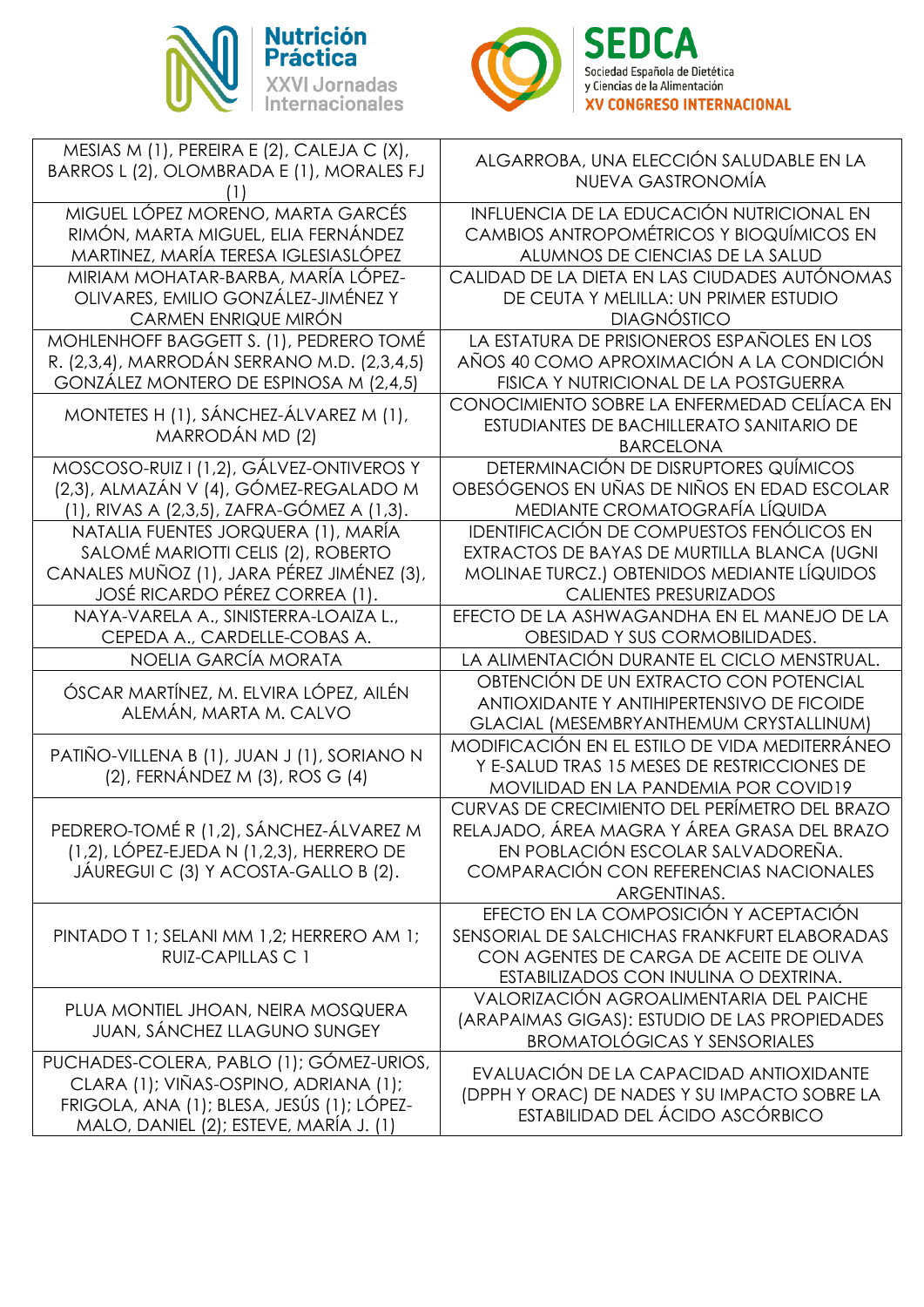



| RAMÍREZ V (1,2), BACA MA (3), GONZÁLEZ-                                           | VARIABILIDAD GENÉTICA Y EXPOSICIÓN A                                                  |
|-----------------------------------------------------------------------------------|---------------------------------------------------------------------------------------|
| DOMENECH PJ (4,5), ÁLVAREZ-CUBERO MJ<br>(2,5,6), MARTÍNEZ-BURGOS A (7,8), RIVAS A | DISRUPTORES ENDOCRINOS EN OBESIDAD Y                                                  |
| $(1,5,8)$ .                                                                       | NEURODESARROLLO INFANTIL                                                              |
| RAMÍREZ V (1,2), SALCEDO-BELLIDO I (3,4,5),                                       | ESTUDIO DEL EFECTO COMBINADO DE LAS VARIANTES                                         |
| MONTEAGUDO C (1,3), RIVAS A (1,3,6),                                              | <b>GENÉTICAS Y EXPOSICIÓN DIETÉTICA A DISRUPTORES</b>                                 |
| MARTÍNEZ-GONZÁLEZ LJ (2), ÁLVAREZ-CUBERO                                          | OBESÓGENOS EN LA ALTERACIÓN DEL ÍNDICE DE                                             |
| MJ (2,3,7).                                                                       | <b>MASA CORPORAL</b>                                                                  |
|                                                                                   | OPTIMIZATION OF THE ENCAPSULATION PROCESS OF                                          |
| RAMOS POLO A (1,2), ROS BERRUEZO G (1),                                           | AN AQUEOUS EXTRACT OF AGRÁZ (VACCINIUM                                                |
| CELIS MALDONADO M (2)                                                             | MERIDIONALE SWAZRT) WITH APPLICATION TO                                               |
| RAQUEL FRADEJAS-BAYÓN (1) Mª PILAR                                                | NATURAL YOGHURT<br>EFOODDIARY: DISEÑO DE UNA APLICACIÓN MÓVIL                         |
| VILLENA-ESPONERA (2) RAFAEL MORENO-                                               | PARA LA EVALUACIÓN NUTRICIONAL DEL PERSONAL                                           |
| ROJAS (3)                                                                         | SANITARIO DEL HOSPITAL REINA SOFÍA DE CÓRDOBA                                         |
| RAQUEL FRADEJAS-BAYÓN (1) Mª PILAR                                                | ESTUDIO PRELIMINAR COMO PUNTO DE PARTIDA PARA                                         |
| VILLENA-ESPONERA (2) RAFAEL MORENO-                                               | ESTABLECER UNA PROPUESTA DE PUNTO DE CORTE EN                                         |
| ROJAS (3)                                                                         | EL TEST MEDLIFE                                                                       |
| ROBLEDANO J (1), GRAU J (2), RUÍZ D (2),                                          | RECOPILACIÓN DE DATOS ALIMENTARIOS                                                    |
| BENABEU D (2), SOLER JA (1), GARCÍA-GARCÍA                                        | <b>INDIVIDUALIZADOS EN PRIMERO DE BACHILLERATO</b>                                    |
|                                                                                   |                                                                                       |
| RODRIGO M (1), EJEDA JM (1), CUBERO J (2),                                        | UNA VISIÓN SINTÉTICA SOBRE LA DIETA DE LAS                                            |
| GONZÁLEZ-PANERO MP (3)                                                            | ESTUDIANTES DE MAGISTERIO DE LA UCM A LO LARGO                                        |
|                                                                                   | DE DOS TRIENIOS CONSECUTIVOS.<br>ESTUDIO DEL EFECTO DE UNA DIETA HIPOCALÓRICA         |
| RODRIGO-CARBÓ C (1), MADINAVEITIA L (1),                                          | RICA EN PROTEÍNAS PREFERENTEMENTE DE TIPO                                             |
| GALINDO-LALANA C (1), PÉREZ-CALAHORRA S                                           | ANIMAL EN COMPARACIÓN CON UNA DIETA                                                   |
| (1), LAMIQUIZ-MONEO I (1,2), MATEO-GALLEGO                                        | HIPOCALÓRICA RICA EN PROTEÍNAS PRINCIPALMENTE                                         |
| $R(1,2)$ .                                                                        | DE TIPO VEGETAL EN SUJETOS CON PREDIABETES O                                          |
|                                                                                   | DIABETES Y SOBREPESO U OBESIDAD.                                                      |
|                                                                                   | <b>CORRELATION BETWEEN THE SKINFOLDS FROM</b>                                         |
|                                                                                   | DURNIN&WOMERSLY (D&W) AND LEAHY S ET AL'S                                             |
|                                                                                   | ANTHROPOMETRIC PREDICTION EQUATIONS FOR %                                             |
| ROJO F (1), DE CANGAS R (1), BAHAMONDE JR                                         | FAT MASS (FM) AND THE % FM ESTIMATED BY                                               |
| (2), NICIEZA G (3), ZAMARREÑO D (4), TORRES K                                     | SEGMENTAL, MULTI-FRECUENCY, OCTOPOLAR,                                                |
| (5).                                                                              | BIOELECTRICAL IMPEDANCE ANALYSIS (BIA), IN A                                          |
|                                                                                   | SAMPLE OF SPANISH ADULT WOMEN WITH<br><b>OVERWEIGHT OR OBESITY: A CROSS-SECTIONAL</b> |
|                                                                                   | STUDY.                                                                                |
| ROMUALDO VILCA-CURO, MARIO                                                        | ORUJO DE UVA COMO INGREDIENTE ALIMENTARIO                                             |
| COTACALLAPA-SUCAPUCA                                                              | <b>FUNCIONAL Y ANTIOXIDANTE</b>                                                       |
| ROSA M. CÁMARA, GIULIA BONI, ERIKA N.                                             | EXTRACCIÓN DE PIGMENTOS Y VALORACIÓN DEL                                              |
| VEGA, ELENA ARRANZ, PATRICIA MORALES,                                             | COLOR EN HORTALIZAS: INFLUENCIA DEL PHY LA                                            |
| MONTAÑA CÁMARA.                                                                   | TEMPERATURA.                                                                          |
| SAKHR DADDA1, BACHIR EL HOUATE2, BACHIR                                           | OBESITY ASSESSMENT IN THE SOUTH-EAST OASIS                                            |
| EL BOUHALI1                                                                       | <b>REGION OF MOROCCO</b>                                                              |
| SALAS-GONZÁLEZ MD (1,2), LORENZO-MORA                                             |                                                                                       |
| AM (1), BERMEJO LM (1,2), GONZÁLEZ-                                               | RELACIÓN ENTRE LA LACTANCIA MATERNA Y LA                                              |
| RODRÍGUEZ LG (1,2), ORTEGA RM (1,2), LÓPEZ-                                       | <b>OBESIDAD EN ESCOLARES</b>                                                          |
| SOBALER AM (1,2)                                                                  |                                                                                       |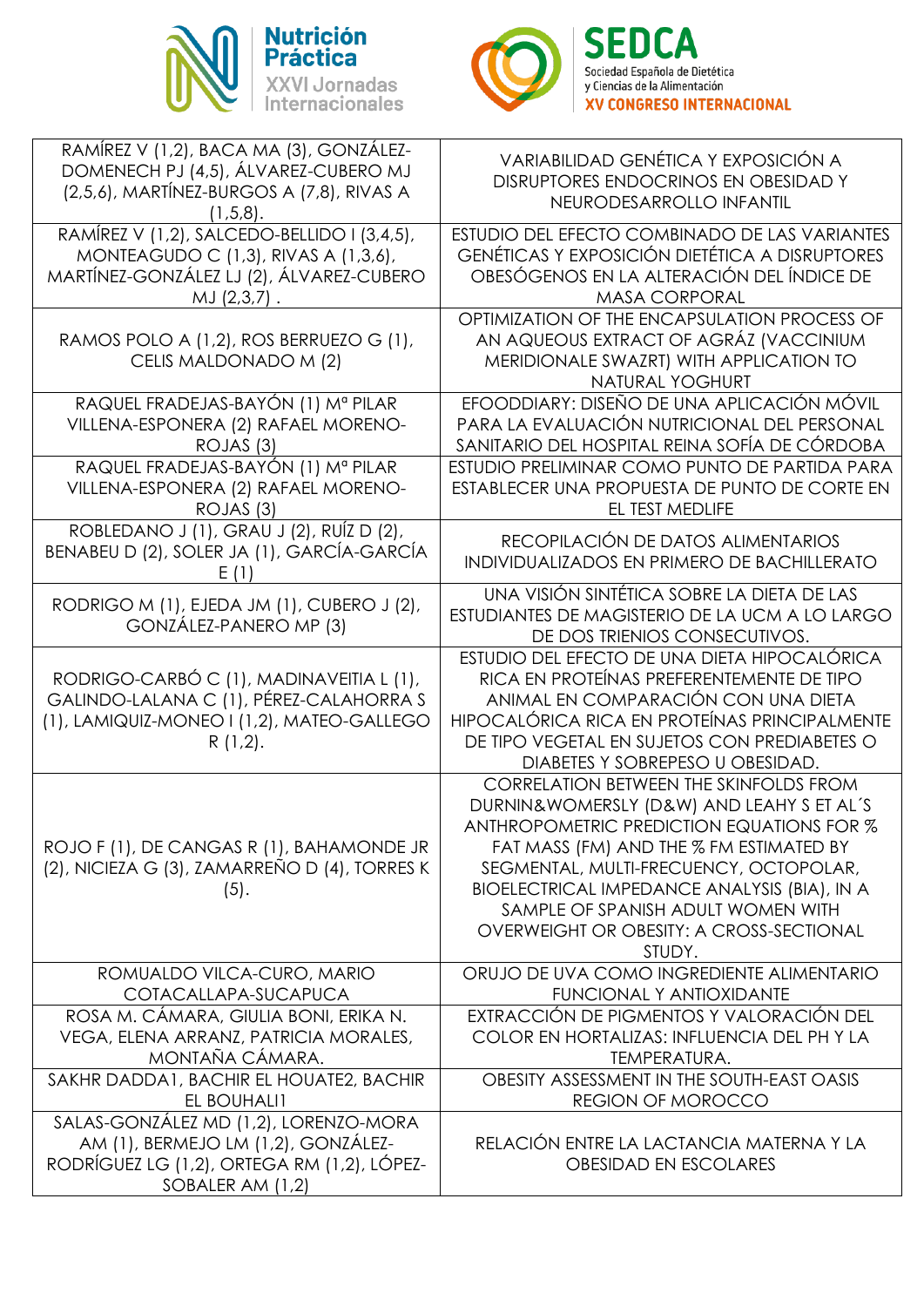



| SALAZAR MP (1), IRIONDO-DEHOND A (2),<br>PROTEINAS DE CÁSCARA DE CAFÉ EN LAS<br>ZAPATA MONTOYA JE (1), DEL CASTILLO MD (2)<br>PROPIEDADES ANTIOXIDANTES DE SUS HIDROLIZADOS<br>SAMPER A (1), RUÍZ G (2), MULA V (2),<br>RECOPILACIÓN DE FRECUENCIA DE CONSUMO<br>MORAGRIEGA A (1), ROCHE E (1), GARCÍA-<br>DIARIO INDIVIDUALIZADO EN BACHILLERATO EN EL<br>CENTRO EDUCATIVO DEVESA-I.E.S. CARRÚS DE ELCHE.<br>GARCÍA E (1)<br>SAMPER A (1), RUÍZ G (2), MULA V (2),<br>CONDUCTA ALIMENTARIA EN ESTUDIANTES DE<br>MORAGRIEGA A (1), ZAZO JM (3), GARCÍA-<br>PRIMERO DE BACHILLERATO<br>GARCÍA E (1)<br>DIFERENCIA POR SEXO EN HÁBITOS DEPORTIVOS DE<br>SÁNCHEZ-ÁLVAREZ M (1), MARRODÁN<br>MENORES DE 9-16 AÑOS DE LA COMUNIDAD DE<br>SERRANO MD (2) Y PRADO MARTÍNEZ C (3)<br><b>MADRID</b><br>SÁNCHEZ-MARTÍN V (1), GONZÁLEZ-PORTO AV<br>PROPIEDADES FÍSICO-QUÍMICAS DE LAS MIELES DE<br>(2), FERNÁNDEZ M (3), HIERRO E (3), MORALES P<br><b>TOMILLO Y CASTAÑO Y CONTENIDO FENÓLICO DE SUS</b><br>MEZCLAS CON JALEA REAL Y PROPÓLEO.<br>$(1)$ , HAZA Al $(1)$ .<br>SÁNCHEZ-MARTÍN V (1), HAZA AI (1), HOSPITAL<br>EFECTO ANTIPROLIFERATIVO DE LA MIEL DE CASTAÑO<br>XF (2), FERNÁNDEZ M (2), HIERRO E (2),<br>Y SUS MEZCLAS CON JALEA REAL Y PROPÓLEO EN<br>CÉLULAS DE HEPATOMA HUMANO.<br>MORALES P(1).<br>DESNUTRICIÓN EN PACIENTES CON DEMENCIA.<br>SAUCEDO MC (1), DURÁ E (2), GÁLVEZ M (3),<br>COMPARATIVA ENTRE PACIENTES DE RESIDENCIA Y DE<br>VÁZQUEZ B (4), RAMOS I (5), GARCÍA M (6)<br>LA COMUNIDAD.<br>SAUCEDO MC (1), GÓMEZ AB (2), PACHECO I<br>HÁBITOS NUTRICIONALES DE LOS PACIENTES CON<br>(3), SAN ALBERTO M (4), NAVA A (5),<br>DEMENCIA MODERADA\/SEVERA<br>HIERREZUELO MJ (6)<br>NUTRITIONAL INTAKE OF CALCIUM AND VITAMIN D,<br>SEBBARI FOUZIA, AZEKOUR KARIMA, MOUILLY<br>RELATED TO OSTEOPOROSIS AND THE RISK OF<br>MUSTAPHA, EL BOUHALI BACHIR<br>FRACTURE AMONG THE ELDERLY, MOROCCO<br>APLICACIÓN DE UN EXTRACTO DE TALLO DE SHIITAKE<br>SELANI MM (1, 2), PINTADO T (1), HERRERO AM<br>(LENTINULA EDODES) COMO POTENCIADOR DEL<br>SABOR EN SALCHICHAS FRANKFURT MÁS SALUDABLES<br>$(1)$ , RUIZ-CAPILLAS C $(1)$<br>Y SOSTENIBLES<br>APROXIMACIÓN, MEDIANTE UN MÉTODO NO<br>INVASIVO, A LA ESTIMACIÓN DE LA<br>STINCO, C.M. BENÍTEZ, A.M. VICARIO, I.M.<br><b>BIODISPONIBILIDAD DE ZEAXANTINA EN BAYAS DE</b><br><b>GOJI</b><br>PATRONES DIFERENTES DE AYUNO, INTERMITENTE VS.<br>SUBIRI-VERDUGO A (1), ALCAIDE J (1,2),<br>ALTERNANTE, PROVOCAN UNA MEJORA DE LA<br>BANDERA B (1), LISBONA-MONTAÑEZ JM (3),<br>OBESIDAD MEDIANTE DIFERENTES MECANISMOS<br>METABÓLICOS: IMPLICACIÓN DE LA MICROBIOTA<br>TINAHONES FJ (1,2), MORENO-INDIAS I (1,2)<br>INTESTINAL.<br>NUEVOS TRATAMIENTOS DIETOTERÁPICOS EN EL<br>SUBIRI-VERDUGO A (1), ALCAIDE J (1,2),<br>ABORDAJE DE LA OBESIDAD Y SU RELACIÓN CON LA<br>BANDERA B (1), RUÍZ-LIMÓN P (1,2), TINAHONES<br>MICROBIOTA INTESTINAL: EL CASO DE LA DIETA<br>FJ (1,2), MORENO-INDIAS I (1,2)<br>CETOGÉNICA.<br>EL CONSUMO CRÓNICO DE CACAO TIENE UN EFECTO<br>TABONE M (1), GARCIA MERINO JA (1), BRESSA<br>C (1), HERRERA ROCHA K (2) FENAILLE F (3) Y<br>MARGINAL EN LA MICROBIOTA Y EN EL METABOLOMA<br>LARROSA M (1)<br>DE ATLETAS DE RESISTENCIA<br>TAMAYO-VIVES, C. (1); GARCÍA HERRERA, P.<br>CRATAEGUS MONOGYNA JACQ. COMO FUENTE DE<br>ANTIOXIDANTES EN LA DIETA MEDITERRÁNEA |                                          |
|--------------------------------------------------------------------------------------------------------------------------------------------------------------------------------------------------------------------------------------------------------------------------------------------------------------------------------------------------------------------------------------------------------------------------------------------------------------------------------------------------------------------------------------------------------------------------------------------------------------------------------------------------------------------------------------------------------------------------------------------------------------------------------------------------------------------------------------------------------------------------------------------------------------------------------------------------------------------------------------------------------------------------------------------------------------------------------------------------------------------------------------------------------------------------------------------------------------------------------------------------------------------------------------------------------------------------------------------------------------------------------------------------------------------------------------------------------------------------------------------------------------------------------------------------------------------------------------------------------------------------------------------------------------------------------------------------------------------------------------------------------------------------------------------------------------------------------------------------------------------------------------------------------------------------------------------------------------------------------------------------------------------------------------------------------------------------------------------------------------------------------------------------------------------------------------------------------------------------------------------------------------------------------------------------------------------------------------------------------------------------------------------------------------------------------------------------------------------------------------------------------------------------------------------------------------------------------------------------------------------------------------------------------------------------------------------------------------------------------------------------------------------------------------------------------------------------------------------------------------------------------------------------------------------------------------------------------------------------------------------------------------------------------------------------------------------------------------------------------------------------------------------------------------------------------------------------------------------------------------------------------------------------------------------------------------------------------------------------------------|------------------------------------------|
|                                                                                                                                                                                                                                                                                                                                                                                                                                                                                                                                                                                                                                                                                                                                                                                                                                                                                                                                                                                                                                                                                                                                                                                                                                                                                                                                                                                                                                                                                                                                                                                                                                                                                                                                                                                                                                                                                                                                                                                                                                                                                                                                                                                                                                                                                                                                                                                                                                                                                                                                                                                                                                                                                                                                                                                                                                                                                                                                                                                                                                                                                                                                                                                                                                                                                                                                                              | EFECTO DEL PROCESO DE AISLAMIENTO DE LAS |
|                                                                                                                                                                                                                                                                                                                                                                                                                                                                                                                                                                                                                                                                                                                                                                                                                                                                                                                                                                                                                                                                                                                                                                                                                                                                                                                                                                                                                                                                                                                                                                                                                                                                                                                                                                                                                                                                                                                                                                                                                                                                                                                                                                                                                                                                                                                                                                                                                                                                                                                                                                                                                                                                                                                                                                                                                                                                                                                                                                                                                                                                                                                                                                                                                                                                                                                                                              |                                          |
|                                                                                                                                                                                                                                                                                                                                                                                                                                                                                                                                                                                                                                                                                                                                                                                                                                                                                                                                                                                                                                                                                                                                                                                                                                                                                                                                                                                                                                                                                                                                                                                                                                                                                                                                                                                                                                                                                                                                                                                                                                                                                                                                                                                                                                                                                                                                                                                                                                                                                                                                                                                                                                                                                                                                                                                                                                                                                                                                                                                                                                                                                                                                                                                                                                                                                                                                                              |                                          |
|                                                                                                                                                                                                                                                                                                                                                                                                                                                                                                                                                                                                                                                                                                                                                                                                                                                                                                                                                                                                                                                                                                                                                                                                                                                                                                                                                                                                                                                                                                                                                                                                                                                                                                                                                                                                                                                                                                                                                                                                                                                                                                                                                                                                                                                                                                                                                                                                                                                                                                                                                                                                                                                                                                                                                                                                                                                                                                                                                                                                                                                                                                                                                                                                                                                                                                                                                              |                                          |
|                                                                                                                                                                                                                                                                                                                                                                                                                                                                                                                                                                                                                                                                                                                                                                                                                                                                                                                                                                                                                                                                                                                                                                                                                                                                                                                                                                                                                                                                                                                                                                                                                                                                                                                                                                                                                                                                                                                                                                                                                                                                                                                                                                                                                                                                                                                                                                                                                                                                                                                                                                                                                                                                                                                                                                                                                                                                                                                                                                                                                                                                                                                                                                                                                                                                                                                                                              |                                          |
|                                                                                                                                                                                                                                                                                                                                                                                                                                                                                                                                                                                                                                                                                                                                                                                                                                                                                                                                                                                                                                                                                                                                                                                                                                                                                                                                                                                                                                                                                                                                                                                                                                                                                                                                                                                                                                                                                                                                                                                                                                                                                                                                                                                                                                                                                                                                                                                                                                                                                                                                                                                                                                                                                                                                                                                                                                                                                                                                                                                                                                                                                                                                                                                                                                                                                                                                                              |                                          |
|                                                                                                                                                                                                                                                                                                                                                                                                                                                                                                                                                                                                                                                                                                                                                                                                                                                                                                                                                                                                                                                                                                                                                                                                                                                                                                                                                                                                                                                                                                                                                                                                                                                                                                                                                                                                                                                                                                                                                                                                                                                                                                                                                                                                                                                                                                                                                                                                                                                                                                                                                                                                                                                                                                                                                                                                                                                                                                                                                                                                                                                                                                                                                                                                                                                                                                                                                              |                                          |
|                                                                                                                                                                                                                                                                                                                                                                                                                                                                                                                                                                                                                                                                                                                                                                                                                                                                                                                                                                                                                                                                                                                                                                                                                                                                                                                                                                                                                                                                                                                                                                                                                                                                                                                                                                                                                                                                                                                                                                                                                                                                                                                                                                                                                                                                                                                                                                                                                                                                                                                                                                                                                                                                                                                                                                                                                                                                                                                                                                                                                                                                                                                                                                                                                                                                                                                                                              |                                          |
|                                                                                                                                                                                                                                                                                                                                                                                                                                                                                                                                                                                                                                                                                                                                                                                                                                                                                                                                                                                                                                                                                                                                                                                                                                                                                                                                                                                                                                                                                                                                                                                                                                                                                                                                                                                                                                                                                                                                                                                                                                                                                                                                                                                                                                                                                                                                                                                                                                                                                                                                                                                                                                                                                                                                                                                                                                                                                                                                                                                                                                                                                                                                                                                                                                                                                                                                                              |                                          |
|                                                                                                                                                                                                                                                                                                                                                                                                                                                                                                                                                                                                                                                                                                                                                                                                                                                                                                                                                                                                                                                                                                                                                                                                                                                                                                                                                                                                                                                                                                                                                                                                                                                                                                                                                                                                                                                                                                                                                                                                                                                                                                                                                                                                                                                                                                                                                                                                                                                                                                                                                                                                                                                                                                                                                                                                                                                                                                                                                                                                                                                                                                                                                                                                                                                                                                                                                              |                                          |
|                                                                                                                                                                                                                                                                                                                                                                                                                                                                                                                                                                                                                                                                                                                                                                                                                                                                                                                                                                                                                                                                                                                                                                                                                                                                                                                                                                                                                                                                                                                                                                                                                                                                                                                                                                                                                                                                                                                                                                                                                                                                                                                                                                                                                                                                                                                                                                                                                                                                                                                                                                                                                                                                                                                                                                                                                                                                                                                                                                                                                                                                                                                                                                                                                                                                                                                                                              |                                          |
|                                                                                                                                                                                                                                                                                                                                                                                                                                                                                                                                                                                                                                                                                                                                                                                                                                                                                                                                                                                                                                                                                                                                                                                                                                                                                                                                                                                                                                                                                                                                                                                                                                                                                                                                                                                                                                                                                                                                                                                                                                                                                                                                                                                                                                                                                                                                                                                                                                                                                                                                                                                                                                                                                                                                                                                                                                                                                                                                                                                                                                                                                                                                                                                                                                                                                                                                                              |                                          |
|                                                                                                                                                                                                                                                                                                                                                                                                                                                                                                                                                                                                                                                                                                                                                                                                                                                                                                                                                                                                                                                                                                                                                                                                                                                                                                                                                                                                                                                                                                                                                                                                                                                                                                                                                                                                                                                                                                                                                                                                                                                                                                                                                                                                                                                                                                                                                                                                                                                                                                                                                                                                                                                                                                                                                                                                                                                                                                                                                                                                                                                                                                                                                                                                                                                                                                                                                              |                                          |
|                                                                                                                                                                                                                                                                                                                                                                                                                                                                                                                                                                                                                                                                                                                                                                                                                                                                                                                                                                                                                                                                                                                                                                                                                                                                                                                                                                                                                                                                                                                                                                                                                                                                                                                                                                                                                                                                                                                                                                                                                                                                                                                                                                                                                                                                                                                                                                                                                                                                                                                                                                                                                                                                                                                                                                                                                                                                                                                                                                                                                                                                                                                                                                                                                                                                                                                                                              |                                          |
|                                                                                                                                                                                                                                                                                                                                                                                                                                                                                                                                                                                                                                                                                                                                                                                                                                                                                                                                                                                                                                                                                                                                                                                                                                                                                                                                                                                                                                                                                                                                                                                                                                                                                                                                                                                                                                                                                                                                                                                                                                                                                                                                                                                                                                                                                                                                                                                                                                                                                                                                                                                                                                                                                                                                                                                                                                                                                                                                                                                                                                                                                                                                                                                                                                                                                                                                                              |                                          |
|                                                                                                                                                                                                                                                                                                                                                                                                                                                                                                                                                                                                                                                                                                                                                                                                                                                                                                                                                                                                                                                                                                                                                                                                                                                                                                                                                                                                                                                                                                                                                                                                                                                                                                                                                                                                                                                                                                                                                                                                                                                                                                                                                                                                                                                                                                                                                                                                                                                                                                                                                                                                                                                                                                                                                                                                                                                                                                                                                                                                                                                                                                                                                                                                                                                                                                                                                              |                                          |
|                                                                                                                                                                                                                                                                                                                                                                                                                                                                                                                                                                                                                                                                                                                                                                                                                                                                                                                                                                                                                                                                                                                                                                                                                                                                                                                                                                                                                                                                                                                                                                                                                                                                                                                                                                                                                                                                                                                                                                                                                                                                                                                                                                                                                                                                                                                                                                                                                                                                                                                                                                                                                                                                                                                                                                                                                                                                                                                                                                                                                                                                                                                                                                                                                                                                                                                                                              |                                          |
|                                                                                                                                                                                                                                                                                                                                                                                                                                                                                                                                                                                                                                                                                                                                                                                                                                                                                                                                                                                                                                                                                                                                                                                                                                                                                                                                                                                                                                                                                                                                                                                                                                                                                                                                                                                                                                                                                                                                                                                                                                                                                                                                                                                                                                                                                                                                                                                                                                                                                                                                                                                                                                                                                                                                                                                                                                                                                                                                                                                                                                                                                                                                                                                                                                                                                                                                                              |                                          |
|                                                                                                                                                                                                                                                                                                                                                                                                                                                                                                                                                                                                                                                                                                                                                                                                                                                                                                                                                                                                                                                                                                                                                                                                                                                                                                                                                                                                                                                                                                                                                                                                                                                                                                                                                                                                                                                                                                                                                                                                                                                                                                                                                                                                                                                                                                                                                                                                                                                                                                                                                                                                                                                                                                                                                                                                                                                                                                                                                                                                                                                                                                                                                                                                                                                                                                                                                              |                                          |
|                                                                                                                                                                                                                                                                                                                                                                                                                                                                                                                                                                                                                                                                                                                                                                                                                                                                                                                                                                                                                                                                                                                                                                                                                                                                                                                                                                                                                                                                                                                                                                                                                                                                                                                                                                                                                                                                                                                                                                                                                                                                                                                                                                                                                                                                                                                                                                                                                                                                                                                                                                                                                                                                                                                                                                                                                                                                                                                                                                                                                                                                                                                                                                                                                                                                                                                                                              |                                          |
|                                                                                                                                                                                                                                                                                                                                                                                                                                                                                                                                                                                                                                                                                                                                                                                                                                                                                                                                                                                                                                                                                                                                                                                                                                                                                                                                                                                                                                                                                                                                                                                                                                                                                                                                                                                                                                                                                                                                                                                                                                                                                                                                                                                                                                                                                                                                                                                                                                                                                                                                                                                                                                                                                                                                                                                                                                                                                                                                                                                                                                                                                                                                                                                                                                                                                                                                                              |                                          |
|                                                                                                                                                                                                                                                                                                                                                                                                                                                                                                                                                                                                                                                                                                                                                                                                                                                                                                                                                                                                                                                                                                                                                                                                                                                                                                                                                                                                                                                                                                                                                                                                                                                                                                                                                                                                                                                                                                                                                                                                                                                                                                                                                                                                                                                                                                                                                                                                                                                                                                                                                                                                                                                                                                                                                                                                                                                                                                                                                                                                                                                                                                                                                                                                                                                                                                                                                              |                                          |
|                                                                                                                                                                                                                                                                                                                                                                                                                                                                                                                                                                                                                                                                                                                                                                                                                                                                                                                                                                                                                                                                                                                                                                                                                                                                                                                                                                                                                                                                                                                                                                                                                                                                                                                                                                                                                                                                                                                                                                                                                                                                                                                                                                                                                                                                                                                                                                                                                                                                                                                                                                                                                                                                                                                                                                                                                                                                                                                                                                                                                                                                                                                                                                                                                                                                                                                                                              |                                          |
|                                                                                                                                                                                                                                                                                                                                                                                                                                                                                                                                                                                                                                                                                                                                                                                                                                                                                                                                                                                                                                                                                                                                                                                                                                                                                                                                                                                                                                                                                                                                                                                                                                                                                                                                                                                                                                                                                                                                                                                                                                                                                                                                                                                                                                                                                                                                                                                                                                                                                                                                                                                                                                                                                                                                                                                                                                                                                                                                                                                                                                                                                                                                                                                                                                                                                                                                                              |                                          |
|                                                                                                                                                                                                                                                                                                                                                                                                                                                                                                                                                                                                                                                                                                                                                                                                                                                                                                                                                                                                                                                                                                                                                                                                                                                                                                                                                                                                                                                                                                                                                                                                                                                                                                                                                                                                                                                                                                                                                                                                                                                                                                                                                                                                                                                                                                                                                                                                                                                                                                                                                                                                                                                                                                                                                                                                                                                                                                                                                                                                                                                                                                                                                                                                                                                                                                                                                              |                                          |
|                                                                                                                                                                                                                                                                                                                                                                                                                                                                                                                                                                                                                                                                                                                                                                                                                                                                                                                                                                                                                                                                                                                                                                                                                                                                                                                                                                                                                                                                                                                                                                                                                                                                                                                                                                                                                                                                                                                                                                                                                                                                                                                                                                                                                                                                                                                                                                                                                                                                                                                                                                                                                                                                                                                                                                                                                                                                                                                                                                                                                                                                                                                                                                                                                                                                                                                                                              |                                          |
|                                                                                                                                                                                                                                                                                                                                                                                                                                                                                                                                                                                                                                                                                                                                                                                                                                                                                                                                                                                                                                                                                                                                                                                                                                                                                                                                                                                                                                                                                                                                                                                                                                                                                                                                                                                                                                                                                                                                                                                                                                                                                                                                                                                                                                                                                                                                                                                                                                                                                                                                                                                                                                                                                                                                                                                                                                                                                                                                                                                                                                                                                                                                                                                                                                                                                                                                                              |                                          |
|                                                                                                                                                                                                                                                                                                                                                                                                                                                                                                                                                                                                                                                                                                                                                                                                                                                                                                                                                                                                                                                                                                                                                                                                                                                                                                                                                                                                                                                                                                                                                                                                                                                                                                                                                                                                                                                                                                                                                                                                                                                                                                                                                                                                                                                                                                                                                                                                                                                                                                                                                                                                                                                                                                                                                                                                                                                                                                                                                                                                                                                                                                                                                                                                                                                                                                                                                              |                                          |
|                                                                                                                                                                                                                                                                                                                                                                                                                                                                                                                                                                                                                                                                                                                                                                                                                                                                                                                                                                                                                                                                                                                                                                                                                                                                                                                                                                                                                                                                                                                                                                                                                                                                                                                                                                                                                                                                                                                                                                                                                                                                                                                                                                                                                                                                                                                                                                                                                                                                                                                                                                                                                                                                                                                                                                                                                                                                                                                                                                                                                                                                                                                                                                                                                                                                                                                                                              |                                          |
|                                                                                                                                                                                                                                                                                                                                                                                                                                                                                                                                                                                                                                                                                                                                                                                                                                                                                                                                                                                                                                                                                                                                                                                                                                                                                                                                                                                                                                                                                                                                                                                                                                                                                                                                                                                                                                                                                                                                                                                                                                                                                                                                                                                                                                                                                                                                                                                                                                                                                                                                                                                                                                                                                                                                                                                                                                                                                                                                                                                                                                                                                                                                                                                                                                                                                                                                                              |                                          |
|                                                                                                                                                                                                                                                                                                                                                                                                                                                                                                                                                                                                                                                                                                                                                                                                                                                                                                                                                                                                                                                                                                                                                                                                                                                                                                                                                                                                                                                                                                                                                                                                                                                                                                                                                                                                                                                                                                                                                                                                                                                                                                                                                                                                                                                                                                                                                                                                                                                                                                                                                                                                                                                                                                                                                                                                                                                                                                                                                                                                                                                                                                                                                                                                                                                                                                                                                              |                                          |
|                                                                                                                                                                                                                                                                                                                                                                                                                                                                                                                                                                                                                                                                                                                                                                                                                                                                                                                                                                                                                                                                                                                                                                                                                                                                                                                                                                                                                                                                                                                                                                                                                                                                                                                                                                                                                                                                                                                                                                                                                                                                                                                                                                                                                                                                                                                                                                                                                                                                                                                                                                                                                                                                                                                                                                                                                                                                                                                                                                                                                                                                                                                                                                                                                                                                                                                                                              |                                          |
|                                                                                                                                                                                                                                                                                                                                                                                                                                                                                                                                                                                                                                                                                                                                                                                                                                                                                                                                                                                                                                                                                                                                                                                                                                                                                                                                                                                                                                                                                                                                                                                                                                                                                                                                                                                                                                                                                                                                                                                                                                                                                                                                                                                                                                                                                                                                                                                                                                                                                                                                                                                                                                                                                                                                                                                                                                                                                                                                                                                                                                                                                                                                                                                                                                                                                                                                                              |                                          |
|                                                                                                                                                                                                                                                                                                                                                                                                                                                                                                                                                                                                                                                                                                                                                                                                                                                                                                                                                                                                                                                                                                                                                                                                                                                                                                                                                                                                                                                                                                                                                                                                                                                                                                                                                                                                                                                                                                                                                                                                                                                                                                                                                                                                                                                                                                                                                                                                                                                                                                                                                                                                                                                                                                                                                                                                                                                                                                                                                                                                                                                                                                                                                                                                                                                                                                                                                              |                                          |
|                                                                                                                                                                                                                                                                                                                                                                                                                                                                                                                                                                                                                                                                                                                                                                                                                                                                                                                                                                                                                                                                                                                                                                                                                                                                                                                                                                                                                                                                                                                                                                                                                                                                                                                                                                                                                                                                                                                                                                                                                                                                                                                                                                                                                                                                                                                                                                                                                                                                                                                                                                                                                                                                                                                                                                                                                                                                                                                                                                                                                                                                                                                                                                                                                                                                                                                                                              |                                          |
|                                                                                                                                                                                                                                                                                                                                                                                                                                                                                                                                                                                                                                                                                                                                                                                                                                                                                                                                                                                                                                                                                                                                                                                                                                                                                                                                                                                                                                                                                                                                                                                                                                                                                                                                                                                                                                                                                                                                                                                                                                                                                                                                                                                                                                                                                                                                                                                                                                                                                                                                                                                                                                                                                                                                                                                                                                                                                                                                                                                                                                                                                                                                                                                                                                                                                                                                                              |                                          |
|                                                                                                                                                                                                                                                                                                                                                                                                                                                                                                                                                                                                                                                                                                                                                                                                                                                                                                                                                                                                                                                                                                                                                                                                                                                                                                                                                                                                                                                                                                                                                                                                                                                                                                                                                                                                                                                                                                                                                                                                                                                                                                                                                                                                                                                                                                                                                                                                                                                                                                                                                                                                                                                                                                                                                                                                                                                                                                                                                                                                                                                                                                                                                                                                                                                                                                                                                              |                                          |
|                                                                                                                                                                                                                                                                                                                                                                                                                                                                                                                                                                                                                                                                                                                                                                                                                                                                                                                                                                                                                                                                                                                                                                                                                                                                                                                                                                                                                                                                                                                                                                                                                                                                                                                                                                                                                                                                                                                                                                                                                                                                                                                                                                                                                                                                                                                                                                                                                                                                                                                                                                                                                                                                                                                                                                                                                                                                                                                                                                                                                                                                                                                                                                                                                                                                                                                                                              |                                          |
|                                                                                                                                                                                                                                                                                                                                                                                                                                                                                                                                                                                                                                                                                                                                                                                                                                                                                                                                                                                                                                                                                                                                                                                                                                                                                                                                                                                                                                                                                                                                                                                                                                                                                                                                                                                                                                                                                                                                                                                                                                                                                                                                                                                                                                                                                                                                                                                                                                                                                                                                                                                                                                                                                                                                                                                                                                                                                                                                                                                                                                                                                                                                                                                                                                                                                                                                                              |                                          |
|                                                                                                                                                                                                                                                                                                                                                                                                                                                                                                                                                                                                                                                                                                                                                                                                                                                                                                                                                                                                                                                                                                                                                                                                                                                                                                                                                                                                                                                                                                                                                                                                                                                                                                                                                                                                                                                                                                                                                                                                                                                                                                                                                                                                                                                                                                                                                                                                                                                                                                                                                                                                                                                                                                                                                                                                                                                                                                                                                                                                                                                                                                                                                                                                                                                                                                                                                              |                                          |
|                                                                                                                                                                                                                                                                                                                                                                                                                                                                                                                                                                                                                                                                                                                                                                                                                                                                                                                                                                                                                                                                                                                                                                                                                                                                                                                                                                                                                                                                                                                                                                                                                                                                                                                                                                                                                                                                                                                                                                                                                                                                                                                                                                                                                                                                                                                                                                                                                                                                                                                                                                                                                                                                                                                                                                                                                                                                                                                                                                                                                                                                                                                                                                                                                                                                                                                                                              |                                          |
|                                                                                                                                                                                                                                                                                                                                                                                                                                                                                                                                                                                                                                                                                                                                                                                                                                                                                                                                                                                                                                                                                                                                                                                                                                                                                                                                                                                                                                                                                                                                                                                                                                                                                                                                                                                                                                                                                                                                                                                                                                                                                                                                                                                                                                                                                                                                                                                                                                                                                                                                                                                                                                                                                                                                                                                                                                                                                                                                                                                                                                                                                                                                                                                                                                                                                                                                                              |                                          |
|                                                                                                                                                                                                                                                                                                                                                                                                                                                                                                                                                                                                                                                                                                                                                                                                                                                                                                                                                                                                                                                                                                                                                                                                                                                                                                                                                                                                                                                                                                                                                                                                                                                                                                                                                                                                                                                                                                                                                                                                                                                                                                                                                                                                                                                                                                                                                                                                                                                                                                                                                                                                                                                                                                                                                                                                                                                                                                                                                                                                                                                                                                                                                                                                                                                                                                                                                              |                                          |
|                                                                                                                                                                                                                                                                                                                                                                                                                                                                                                                                                                                                                                                                                                                                                                                                                                                                                                                                                                                                                                                                                                                                                                                                                                                                                                                                                                                                                                                                                                                                                                                                                                                                                                                                                                                                                                                                                                                                                                                                                                                                                                                                                                                                                                                                                                                                                                                                                                                                                                                                                                                                                                                                                                                                                                                                                                                                                                                                                                                                                                                                                                                                                                                                                                                                                                                                                              |                                          |
|                                                                                                                                                                                                                                                                                                                                                                                                                                                                                                                                                                                                                                                                                                                                                                                                                                                                                                                                                                                                                                                                                                                                                                                                                                                                                                                                                                                                                                                                                                                                                                                                                                                                                                                                                                                                                                                                                                                                                                                                                                                                                                                                                                                                                                                                                                                                                                                                                                                                                                                                                                                                                                                                                                                                                                                                                                                                                                                                                                                                                                                                                                                                                                                                                                                                                                                                                              |                                          |
|                                                                                                                                                                                                                                                                                                                                                                                                                                                                                                                                                                                                                                                                                                                                                                                                                                                                                                                                                                                                                                                                                                                                                                                                                                                                                                                                                                                                                                                                                                                                                                                                                                                                                                                                                                                                                                                                                                                                                                                                                                                                                                                                                                                                                                                                                                                                                                                                                                                                                                                                                                                                                                                                                                                                                                                                                                                                                                                                                                                                                                                                                                                                                                                                                                                                                                                                                              |                                          |
|                                                                                                                                                                                                                                                                                                                                                                                                                                                                                                                                                                                                                                                                                                                                                                                                                                                                                                                                                                                                                                                                                                                                                                                                                                                                                                                                                                                                                                                                                                                                                                                                                                                                                                                                                                                                                                                                                                                                                                                                                                                                                                                                                                                                                                                                                                                                                                                                                                                                                                                                                                                                                                                                                                                                                                                                                                                                                                                                                                                                                                                                                                                                                                                                                                                                                                                                                              |                                          |
|                                                                                                                                                                                                                                                                                                                                                                                                                                                                                                                                                                                                                                                                                                                                                                                                                                                                                                                                                                                                                                                                                                                                                                                                                                                                                                                                                                                                                                                                                                                                                                                                                                                                                                                                                                                                                                                                                                                                                                                                                                                                                                                                                                                                                                                                                                                                                                                                                                                                                                                                                                                                                                                                                                                                                                                                                                                                                                                                                                                                                                                                                                                                                                                                                                                                                                                                                              |                                          |
|                                                                                                                                                                                                                                                                                                                                                                                                                                                                                                                                                                                                                                                                                                                                                                                                                                                                                                                                                                                                                                                                                                                                                                                                                                                                                                                                                                                                                                                                                                                                                                                                                                                                                                                                                                                                                                                                                                                                                                                                                                                                                                                                                                                                                                                                                                                                                                                                                                                                                                                                                                                                                                                                                                                                                                                                                                                                                                                                                                                                                                                                                                                                                                                                                                                                                                                                                              |                                          |